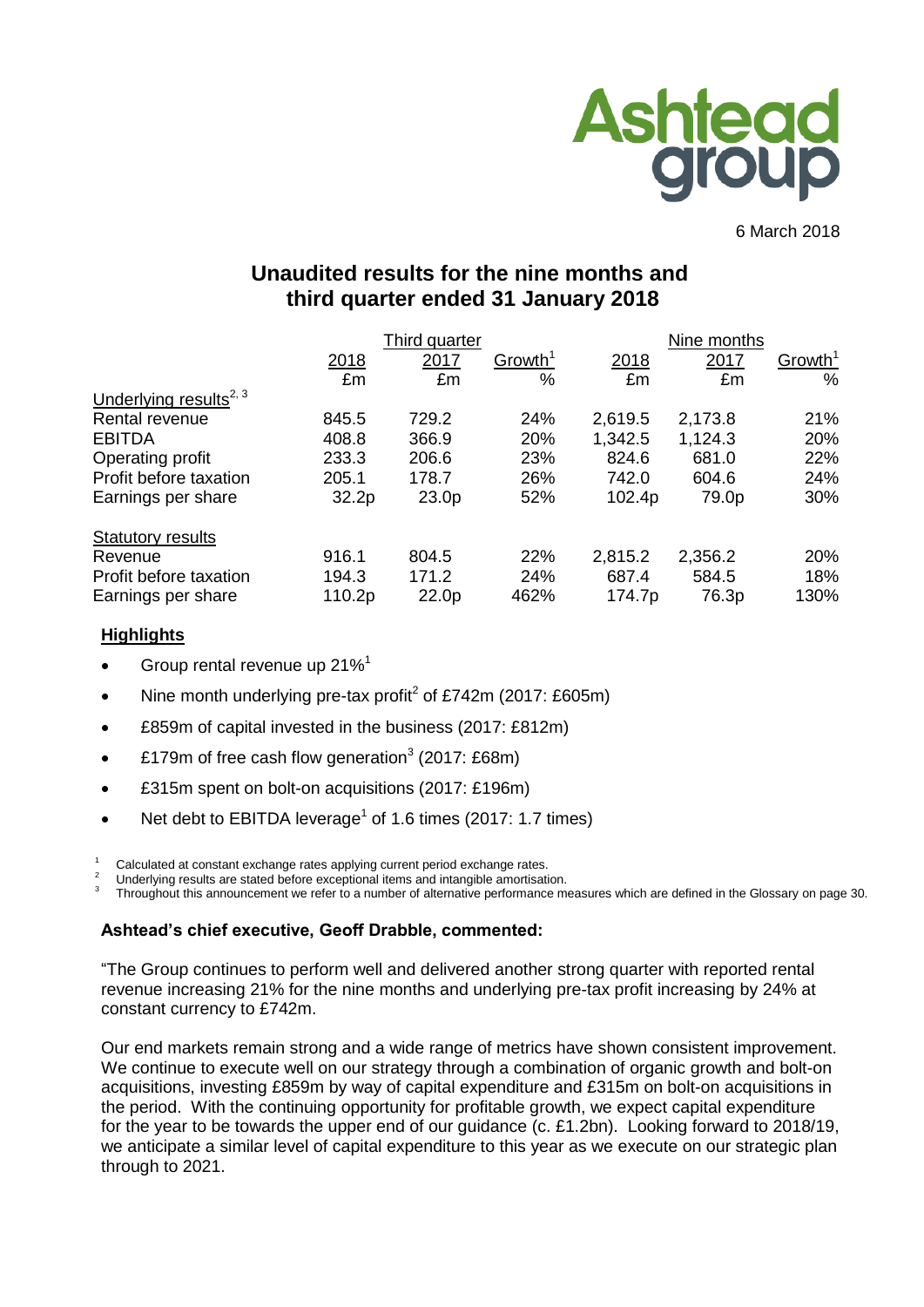All our divisions continue to perform well in supportive end markets. While currency continues to be a headwind, we expect this to be mitigated by the strong underlying performance in North America. Therefore, we anticipate full year results to be line with prior expectations."

#### Contacts:

| Geoff Drabble<br>Suzanne Wood            | Chief executive<br>Finance director | +44 (0)20 7726 9700 |
|------------------------------------------|-------------------------------------|---------------------|
| Will Shaw                                | Director of Investor Relations      |                     |
| <b>Becky Mitchell</b><br>James McFarlane | Maitland<br>Maitland                | +44 (0)20 7379 5151 |

Geoff Drabble and Suzanne Wood will hold a conference call for equity analysts to discuss the results and outlook at 8am on Tuesday, 6 March 2018. The call will be webcast live via the Company's website at [www.ashtead-group.com](http://www.ashtead-group.com/) and a replay will also be available via the website from shortly after the call concludes. A copy of this announcement and the slide presentation used for the call will also be available for download on the Company's website. The usual conference call for bondholders will begin at 3.30pm (10.30am EST).

Analysts and bondholders have already been invited to participate in the analyst meeting and conference call for bondholders but any eligible person not having received dial-in details should contact the Company's PR advisers, Maitland (Audrey Da Costa) at +44 (0)20 7379 5151.

#### *Forward looking statements*

*This announcement contains forward looking statements. These have been made by the directors in good faith using information available up to the date on which they approved this report. The directors can give no assurance that these expectations will prove to be correct. Due to the inherent uncertainties, including both business and economic risk factors underlying such forward looking statements, actual results may differ materially from those expressed or implied by these forward looking statements. Except as required by law or regulation, the directors undertake no obligation to update any forward looking statements whether as a result of new information, future events or otherwise.*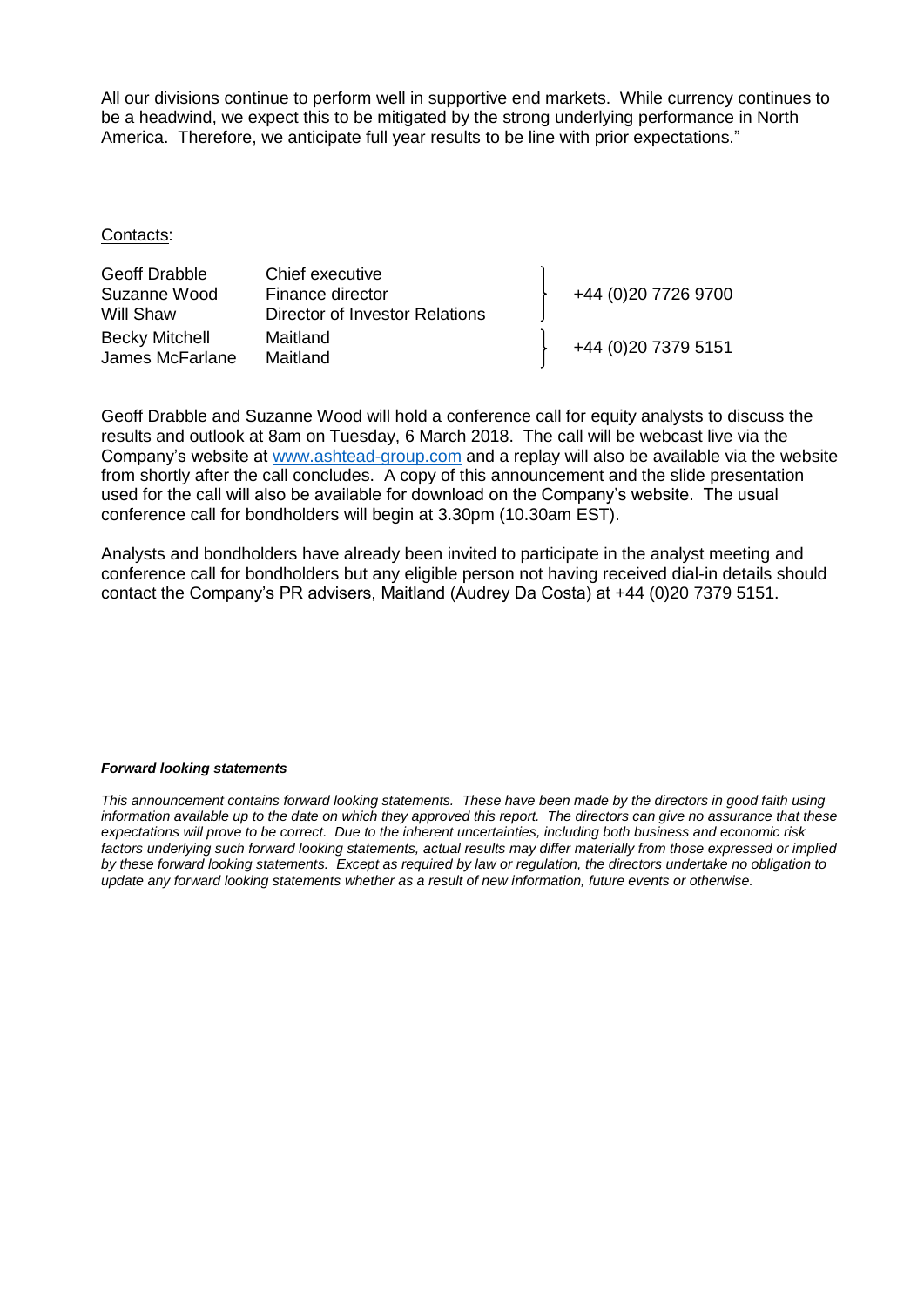## **Nine months' trading results**

|                                                                                                                                                                                                                                           | Revenue                                    |                                     |                                               | <b>EBITDA</b>                                 | <b>Operating profit</b>                                               |                                                        |
|-------------------------------------------------------------------------------------------------------------------------------------------------------------------------------------------------------------------------------------------|--------------------------------------------|-------------------------------------|-----------------------------------------------|-----------------------------------------------|-----------------------------------------------------------------------|--------------------------------------------------------|
|                                                                                                                                                                                                                                           | 2018                                       | 2017                                | 2018                                          | 2017                                          | 2018                                                                  | 2017                                                   |
| Sunbelt US in \$m                                                                                                                                                                                                                         | <u>3,118.8</u>                             | 2,646.4                             | 1.568.4                                       | 1.325.6                                       | 1.001.1                                                               | 835.2                                                  |
| Sunbelt US in £m<br>A-Plant<br>Sunbelt Canada<br>Group central costs                                                                                                                                                                      | 2,365.7<br>354.0<br>95.5<br><u>2.815.2</u> | 2,021.2<br>301.7<br>33.3<br>2,356.2 | 1,189.8<br>128.5<br>35.4<br>(11.2)<br>1,342.5 | 1,012.4<br>110.5<br>12.7<br>(11.3)<br>1.124.3 | 759.4<br>56.8<br>19.7<br>(11.3)<br>824.6                              | 637.9<br>50.4<br>4.1<br>(11.4)<br>681.0                |
| Net financing costs<br>Profit before amortisation,<br>exceptional items and tax<br>Amortisation<br><b>Exceptional items</b><br>Profit before taxation<br>Taxation credit/(charge)<br>Profit attributable to equity holders of the Company |                                            |                                     |                                               |                                               | (82.6)<br>742.0<br>(32.9)<br>(21.7)<br>687.4<br><u>181.5</u><br>868.9 | (76.4)<br>604.6<br>(20.1)<br>584.5<br>(203.7)<br>380.8 |
| <b>Margins</b><br><b>Sunbelt US</b><br>A-Plant<br>Sunbelt Canada<br>Group                                                                                                                                                                 |                                            |                                     | 50.3%<br>36.3%<br>37.1%<br>47.7%              | 50.1%<br>36.6%<br>38.1%<br>47.7%              | 32.1%<br>16.0%<br>20.6%<br>29.3%                                      | 31.6%<br>16.7%<br>12.2%<br>28.9%                       |

Group revenue increased 19% to £2,815m in the nine months (2017: £2,356m) with strong growth in each of our markets. This revenue growth, combined with our focus on drop-through, generated underlying profit before tax of £742m (2017: £605m).

The Group's strategy remains unchanged with growth being driven by strong same-store growth supplemented by greenfield openings and bolt-on acquisitions. Sunbelt US, A-Plant and Sunbelt Canada delivered 20%, 15% and 146% rental only revenue growth respectively.

Sunbelt US's revenue growth continues to benefit from cyclical and structural trends and can be explained as follows:  $\mathbf{\hat{E}}$ m

|                                      |        | <u> דווקר</u> |
|--------------------------------------|--------|---------------|
| 2017 rental only revenue             |        | 1,963         |
| Organic (same-store and greenfields) | $+15%$ | 290           |
| Bolt-ons since 1 May 2016            | $+5%$  | 96            |
| 2018 rental only revenue             | $+20%$ | 2,349         |
| Ancillary revenue                    | $+21%$ | 593           |
| 2018 rental revenue                  | $+20%$ | 2,942         |
| Sales revenue                        | $-9%$  | <u> 177</u>   |
| 2018 total revenue                   | $+18%$ | <u>3,119</u>  |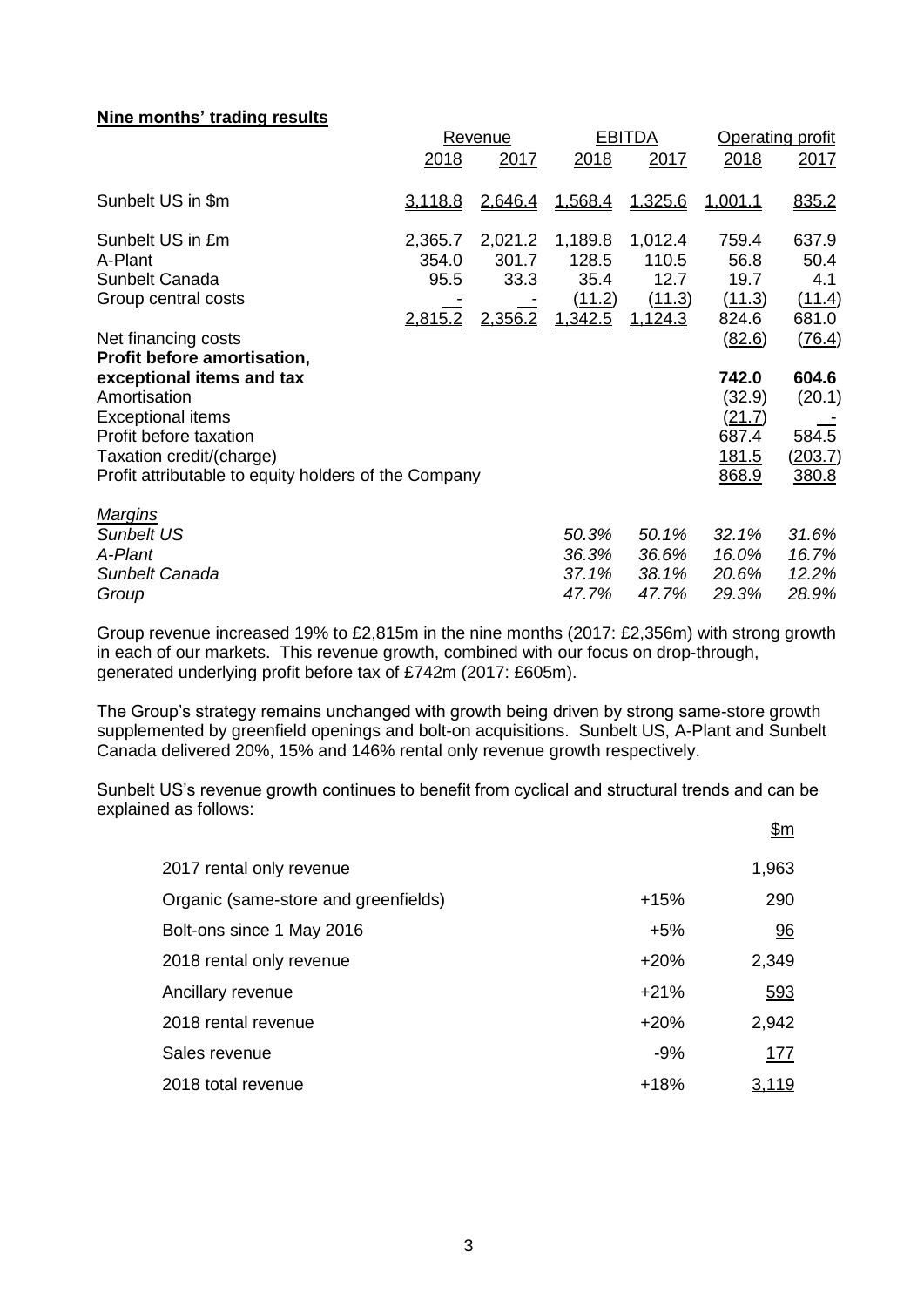Sunbelt US's revenue growth demonstrates the successful execution of our long-term structural growth strategy. We continue to capitalise on the opportunity presented by our markets through a combination of organic growth, same-store growth and greenfields, and bolt-ons as we expand our geographic footprint and our specialty businesses. As we continue with our plan for 2021, we have made good progress on new stores with 45 added in the US in the nine months, around half of which were specialty locations.

Rental only revenue growth was 20% in generally strong end markets. This growth was driven by increased fleet on rent, with yield flat year-over-year. Sunbelt US has continued to support the clean-up efforts following hurricanes Harvey, Irma and Maria. Whilst it is increasingly difficult to assess the revenue impact of these efforts, we estimate that these events resulted in incremental total rental revenue of \$75-85m in the period. Average nine month physical utilisation was 73% (2017: 72%). Sunbelt US's total revenue, including new and used equipment, merchandise and consumable sales, increased 18% to \$3,119m (2017: \$2,646m).

A-Plant generated rental only revenue of £262m, up 15% on the prior year (2017: £227m). This reflects increased fleet on rent, partially offset by yield. The reduced growth rate from the first half reflects prior year acquisitions, which are now included in the comparative. A-Plant's total revenue increased 17% to £354m (2017: £302m).

The acquisition of CRS in August 2017 more than doubled the size of the Sunbelt Canada business. The underlying business performed strongly with rental revenue growth of 16% and, with the addition of CRS, Sunbelt Canada generated revenue of £96m (C\$161m) (2017: £33m (C\$57m)) in the period.

We continue to focus on operational efficiency and improving margins. In Sunbelt US, 51% of revenue growth dropped through to EBITDA. The strength of our mature stores' incremental margin is reflected in the fact that this was achieved despite the drag effect of greenfield openings and acquisitions. This strong drop-through resulted in an EBITDA margin of 50% (2017: 50%) and contributed to a 20% increase in operating profit to \$1,001m (2017: \$835m).

A-Plant's drop-through of 43% reflects its greater proportion of specialty businesses and ongoing integration of recent acquisitions. This contributed to an EBITDA margin of 36% (2017: 37%) and an operating profit of £57m (2017: £50m), a 13% increase over the prior year.

Reflecting the strong performance of the divisions, Group underlying operating profit increased 21% to £825m (2017: £681m). Net financing costs increased to £83m (2017: £76m) reflecting higher average debt. As a result, Group profit before amortisation of intangibles, exceptional items and taxation was £742m (2017: £605m). After a tax charge of 31% (2017: 35%) of the underlying pre-tax profit, underlying earnings per share increased 30% to 102.4p (2017: 79.0p). The reduction in the Group's underlying tax charge from 35% to 31% reflects the reduction in the US federal rate of tax from 35% to 21% with effect from 1 January 2018, following the enactment of the Tax Cuts and Jobs Act of 2017.

Exceptional net financing costs of £22m (including cash costs of £25m) related to the redemption of our \$900m 6.5% senior secured notes in August 2017. After the net exceptional charge of £22m (2017: £nil) and amortisation of £33m (2017: £20m), statutory profit before tax was £687m (2017: £585m).

The exceptional tax credit of £414m consists of principally a credit of £397m arising from the remeasurement of the Group's US deferred tax liabilities at the newly-enacted US federal tax rate of 21% rather than the historical rate of 35%. This is an estimate based on forecasts for the full year to 30 April 2018 and as such will be reassessed at 30 April 2018. In addition, there was an exceptional tax credit of £7m in relation to the exceptional net financing costs and a £10m credit in relation to the amortisation of intangibles. As a result, basic earnings per share were 174.7p (2017: 76.3p).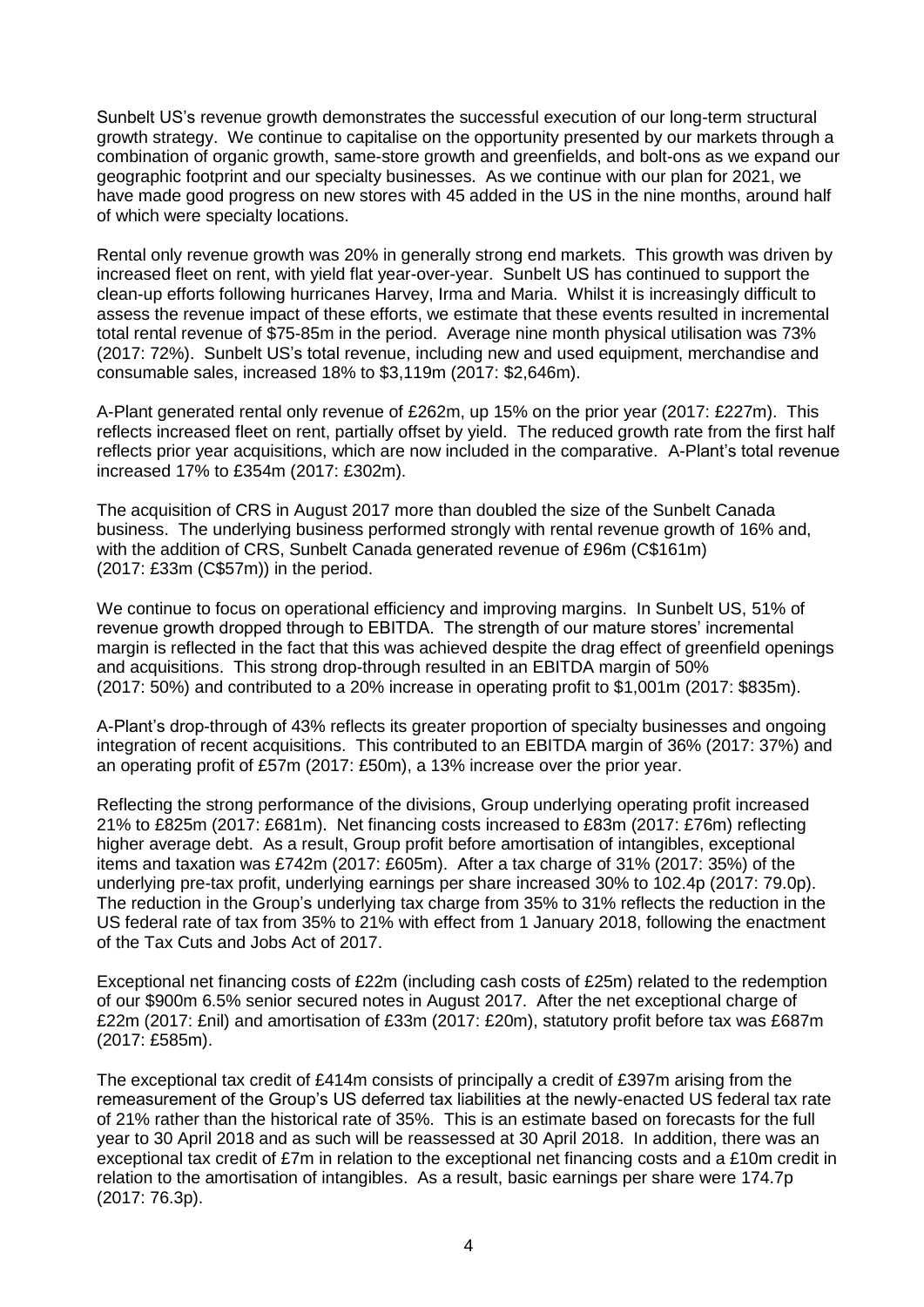The cash tax charge for the year is expected to be around 8%. This is lower than the 19% forecast at the time of preparing our results for the first half of the year, primarily due to the changes in US tax legislation, resulting in a lower federal rate of tax in the US from 1 January 2018 and full expensing of capital expenditure from 27 September 2017.

# **Capital expenditure and acquisitions**

Capital expenditure for the nine months was £859m gross and £762m net of disposal proceeds (2017: £812m gross and £716m net). Reflecting this investment, the Group's rental fleet at 31 January 2018 at cost was £6.2bn. Our average fleet age is now 32 months (2017: 28 months).

We invested £315m, including acquired debt, (2017: £196m) in ten bolt-on acquisitions during the nine months as we continue to both expand our footprint and diversify into specialty markets.

For the full year, we expect gross capital expenditure towards the upper end of our previous guidance at around £1.2bn at current exchange rates. We expect a similar level of capital expenditure next year, consistent with our strategic plan, which anticipates high single to low teen growth through to 2021.

## **Return on Investment**

Sunbelt US's pre-tax return on investment (excluding goodwill and intangible assets) in the 12 months to 31 January 2018 was 23% (2017: 23%) and has improved sequentially during the period. In the UK, return on investment (excluding goodwill and intangible assets) was 12% (2017: 14%). In Canada, return on investment (excluding goodwill and intangible assets) was 16% (2017: 6%). For the Group as a whole, return on investment (including goodwill and intangible assets) was 18% (2017: 18%).

## **Cash flow and net debt**

As expected, debt increased during the nine months as we continued to invest in the fleet and made a number of bolt-on acquisitions. This was partially offset by £213m of currency translation benefit as sterling has strengthened since the year end. During the nine months, we spent £51m on share buybacks.

Net debt at 31 January 2018 was £2,628m (2017: £2,588m) while, reflecting our strong earnings growth, the ratio of net debt to EBITDA reduced to 1.6 times (2017: 1.7 times) on a constant currency basis. The Group's target range for net debt to EBITDA is 1.5 to 2 times.

The Group's debt package remains well structured and flexible, enabling us to take advantage of prevailing end market conditions. Following the issue of the 4.125% \$600m senior secured notes due in 2025 and the 4.375% \$600m senior secured notes due in 2027, and the redemption of the 6.5% \$900m senior secured notes in August 2017, the Group's debt facilities are committed for an average of six years.

At 31 January 2018, availability under the senior secured debt facility was \$1,124m, with an additional \$2,276m of suppressed availability – substantially above the \$310m level at which the Group's entire debt package is covenant free.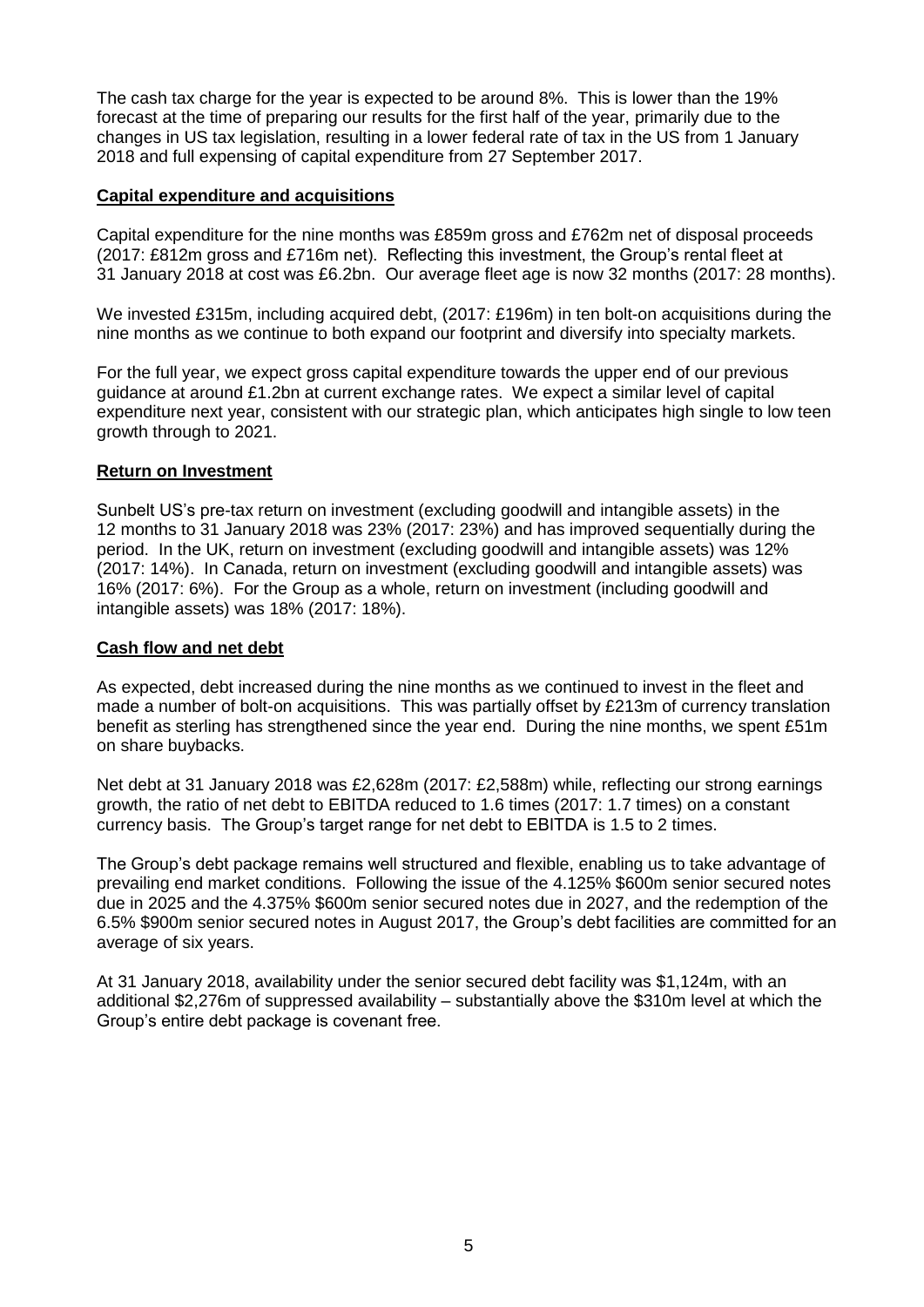# **Capital allocation**

The Group remains disciplined in its approach to allocation of capital with the overriding objective being to enhance shareholder value. Our capital allocation framework remains unchanged and prioritises:

- organic fleet growth;
	- same-stores:
	- greenfields;
- bolt-on acquisitions; and
- a progressive dividend with consideration to both profitability and cash generation that is sustainable through the cycle.

Additionally, we consider further returns to shareholders, balancing capital efficiency and security with financial flexibility in a cyclical business and an assessment of whether it would be accretive to shareholder value. In this regard, we assess continuously our medium term plans which take account of investment in the business, growth prospects, cash generation, net debt and leverage.

In December 2017, we announced a share buyback programme of at least £500m and up to £1bn over the next 18 months. At the date of this announcement, we have spent £100m under this programme.

## **Current trading and outlook**

All our divisions continue to perform well in supportive end markets. While currency continues to be a headwind, we expect this to be mitigated by the strong underlying performance in North America. Therefore, we anticipate full year results to be line with prior expectations.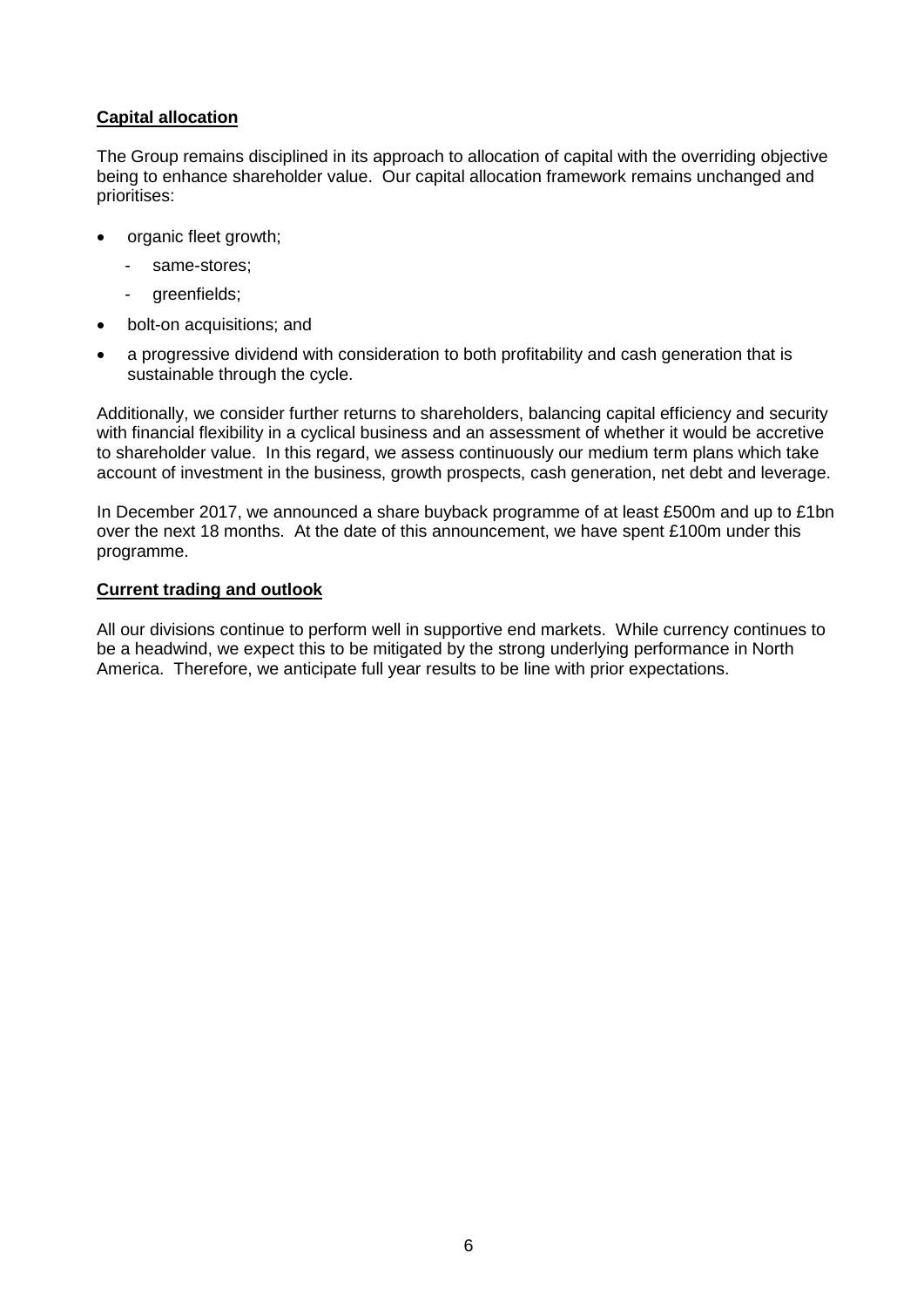# **CONSOLIDATED INCOME STATEMENT FOR THE THREE MONTHS ENDED 31 JANUARY 2018**

|                                      |               | 2018         |         |               | 2017         |                   |
|--------------------------------------|---------------|--------------|---------|---------------|--------------|-------------------|
|                                      | <b>Before</b> |              |         |               |              |                   |
|                                      | exceptional   | Exceptional  |         |               |              |                   |
|                                      | items and     | items and    |         | <b>Before</b> |              |                   |
|                                      | amortisation  | amortisation | Total   | amortisation  | Amortisation | Total             |
|                                      | £m            | £m           | £m      | £m            | £m           | £m                |
| <b>Third quarter - unaudited</b>     |               |              |         |               |              |                   |
| <b>Revenue</b>                       |               |              |         |               |              |                   |
| Rental revenue                       | 845.5         |              | 845.5   | 729.2         |              | 729.2             |
| Sale of new equipment,               |               |              |         |               |              |                   |
| merchandise and consumables          | 34.3          |              | 34.3    | 32.7          |              | 32.7              |
| Sale of used rental equipment        | 36.3          |              | 36.3    | 42.6          |              | 42.6              |
|                                      | 916.1         |              | 916.1   | 804.5         |              | 804.5             |
| <b>Operating costs</b>               |               |              |         |               |              |                   |
| Staff costs                          | (220.1)       |              | (220.1) | (190.8)       |              | (190.8)           |
| Used rental equipment sold           | (32.9)        |              | (32.9)  | (35.1)        |              | (35.1)            |
| Other operating costs                | (254.3)       |              | (254.3) | (211.7)       |              | (211.7)           |
|                                      | (507.3)       |              | (507.3) | (437.6)       |              | <u>(437.6)</u>    |
| <b>EBITDA*</b>                       | 408.8         |              | 408.8   | 366.9         |              | 366.9             |
| Depreciation                         | (175.5)       |              | (175.5) | (160.3)       |              | (160.3)           |
| Amortisation of intangibles          |               | (10.8)       | (10.8)  |               | (7.5)        | (7.5)             |
| <b>Operating profit</b>              | 233.3         | (10.8)       | 222.5   | 206.6         | (7.5)        | 199.1             |
| Investment income                    |               |              |         | 0.1           |              | 0.1               |
| Interest expense                     | (28.2)        |              | (28.2)  | (28.0)        |              | (28.0)            |
| <b>Profit on ordinary activities</b> |               |              |         |               |              |                   |
| before taxation                      | 205.1         | (10.8)       | 194.3   | 178.7         | (7.5)        | 171.2             |
| Taxation                             | (45.3)        | 399.0        | 353.7   | (64.3)        | 2.4          | (61.9)            |
| Profit attributable to equity        |               |              |         |               |              |                   |
| holders of the Company               | 159.8         | 388.2        | 548.0   | 114.4         | (5.1)        | 109.3             |
| Basic earnings per share             | 32.2p         | 78.0p        | 110.2p  | 23.0p         | (1.0p)       | 22.0 <sub>p</sub> |
| Diluted earnings per share           | 32.0p         | 77.7p        | 109.7p  | 22.9p         | (1.0p)       | 21.9p             |

**\*** EBITDA is presented here as an alternative performance measure as it is commonly used by investors and lenders.

All revenue and profit is generated from continuing operations.

Details of principal risks and uncertainties are given in the Review of Third Quarter, Balance Sheet and Cash Flow accompanying these condensed consolidated interim financial statements.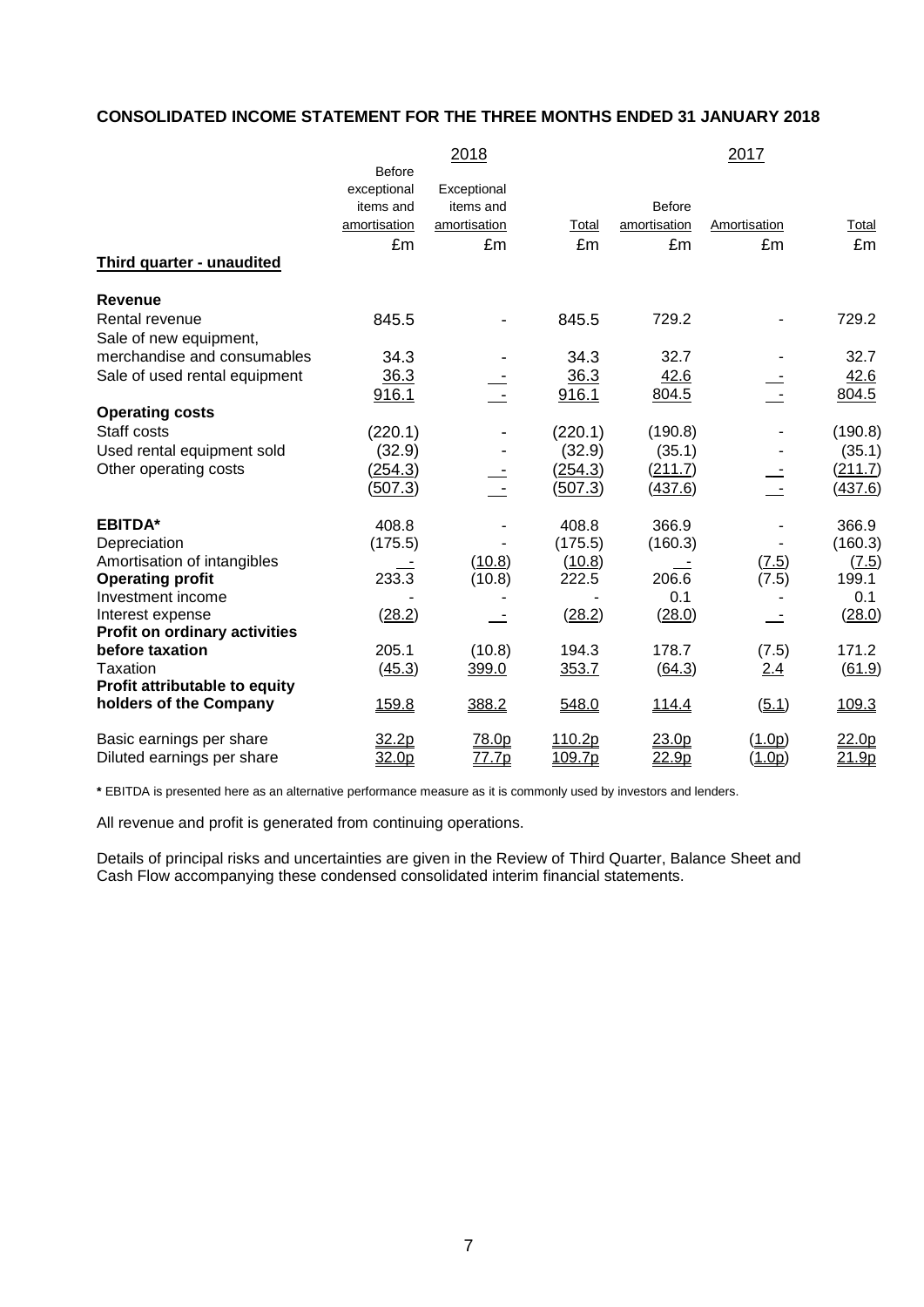# **CONSOLIDATED INCOME STATEMENT FOR THE NINE MONTHS ENDED 31 JANUARY 2018**

|                                      |               | 2018         |            |              | 2017         |              |
|--------------------------------------|---------------|--------------|------------|--------------|--------------|--------------|
|                                      | <b>Before</b> |              |            |              |              |              |
|                                      | exceptional   | Exceptional  |            |              |              |              |
|                                      | items and     | items and    |            | Before       |              |              |
|                                      | amortisation  | amortisation | Total      | amortisation | Amortisation | Total        |
|                                      | £m            | £m           | £m         | £m           | £m           | £m           |
| Nine months - unaudited              |               |              |            |              |              |              |
| <b>Revenue</b>                       |               |              |            |              |              |              |
| Rental revenue                       | 2,619.5       |              | 2,619.5    | 2,173.8      |              | 2,173.8      |
| Sale of new equipment,               |               |              |            |              |              |              |
| merchandise and consumables          | 105.8         |              | 105.8      | 91.0         |              | 91.0         |
| Sale of used rental equipment        | 89.9          |              | 89.9       | 91.4         |              | 91.4         |
|                                      | 2,815.2       |              | 2,815.2    | 2,356.2      |              | 2,356.2      |
| <b>Operating costs</b>               |               |              |            |              |              |              |
| Staff costs                          | (649.4)       |              | (649.4)    | (542.0)      |              | (542.0)      |
| Used rental equipment sold           | (81.6)        |              | (81.6)     | (77.1)       |              | (77.1)       |
| Other operating costs                | (741.7)       |              | (741.7)    | (612.8)      |              | (612.8)      |
|                                      | (1, 472.7)    | $\sim$ $-$   | (1, 472.7) | (1,231.9)    |              | (1,231.9)    |
| <b>EBITDA*</b>                       | 1,342.5       |              | 1,342.5    | 1,124.3      |              | 1,124.3      |
| Depreciation                         | (517.9)       |              | (517.9)    | (443.3)      |              | (443.3)      |
| Amortisation of intangibles          |               | (32.9)       | (32.9)     |              | (20.1)       | (20.1)       |
| <b>Operating profit</b>              | 824.6         | (32.9)       | 791.7      | 681.0        | (20.1)       | 660.9        |
| Investment income                    |               |              |            | 0.2          |              | 0.2          |
| Interest expense                     | (82.6)        | (21.7)       | (104.3)    | (76.6)       |              | (76.6)       |
| <b>Profit on ordinary activities</b> |               |              |            |              |              |              |
| before taxation                      | 742.0         | (54.6)       | 687.4      | 604.6        | (20.1)       | 584.5        |
| Taxation                             | (232.9)       | 414.4        | 181.5      | (210.2)      | 6.5          | (203.7)      |
| Profit attributable to equity        |               |              |            |              |              |              |
| holders of the Company               | 509.1         | 359.8        | 868.9      | 394.4        | (13.6)       | 380.8        |
| Basic earnings per share             | 102.4p        | 72.3p        | 174.7p     | 79.0p        | (2.7p)       | <u>76.3p</u> |
| Diluted earnings per share           | 101.9p        | 72.0p        | 173.9p     | 78.7p        | (2.7p)       | <u>76.0p</u> |

**\*** EBITDA is presented here as an alternative performance measure as it is commonly used by investors and lenders.

All revenue and profit is generated from continuing operations.

# **CONSOLIDATED STATEMENT OF COMPREHENSIVE INCOME**

|                                                                     | Unaudited       |             |                |       |
|---------------------------------------------------------------------|-----------------|-------------|----------------|-------|
|                                                                     | Three months to |             | Nine months to |       |
|                                                                     | 31 January      |             | 31 January     |       |
|                                                                     | 2018            | 2017        | 2018           | 2017  |
|                                                                     | £m              | £m          | £m             | £m    |
| Profit attributable to equity holders of the Company for the period | 548.0           | 109.3       | 868.9          | 380.8 |
| Items that may be reclassified subsequently to profit or loss:      |                 |             |                |       |
| Foreign currency translation differences                            | (136.3)         | (47.8)      | (176.6)        | 196.0 |
| Total comprehensive income for the period                           | 411.7           | <u>61.5</u> | 692.3          | 576.8 |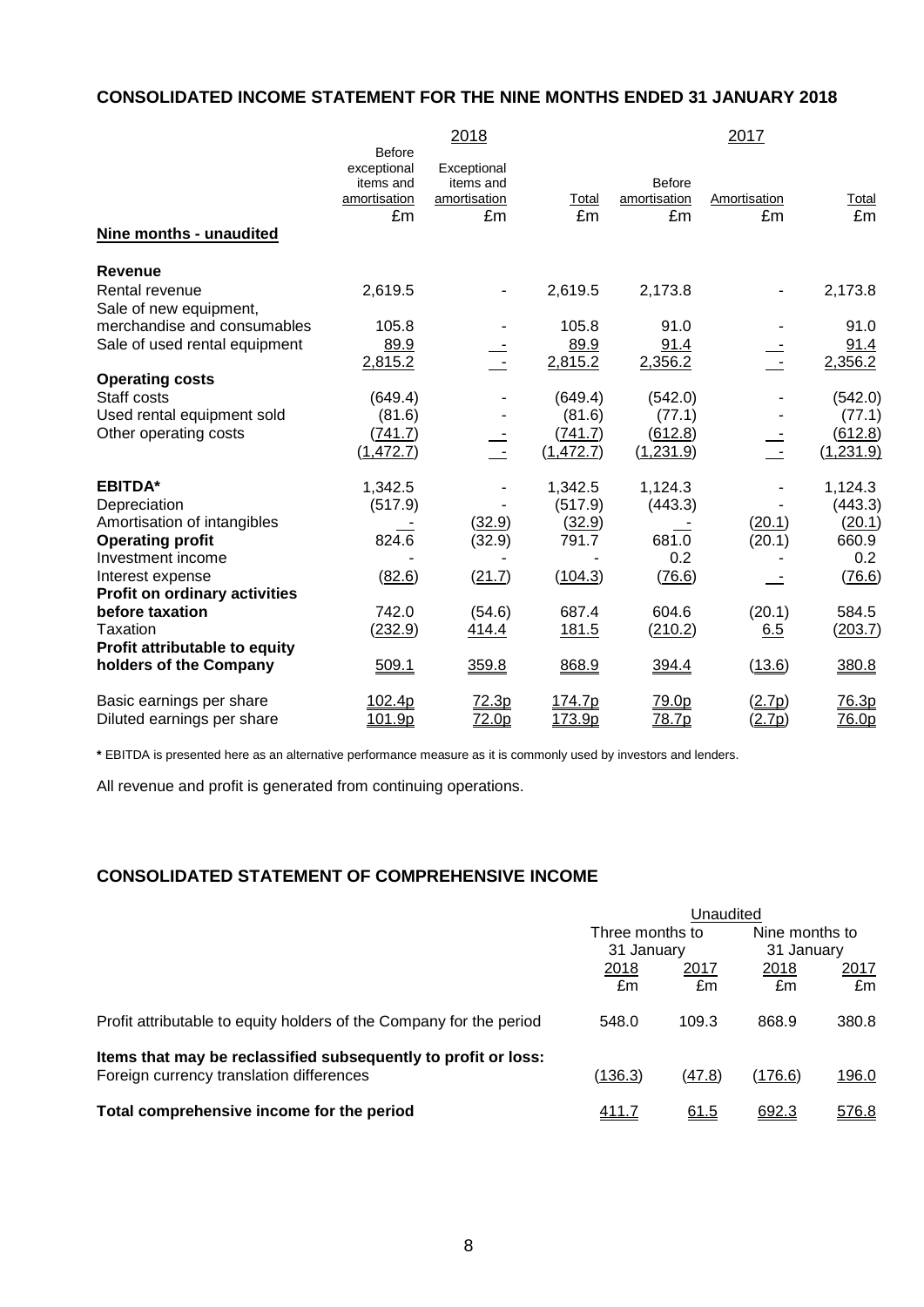# **CONSOLIDATED BALANCE SHEET AT 31 JANUARY 2018**

|                                                                        | <b>Unaudited</b><br>31 January | <b>Audited</b><br>30 April |                  |
|------------------------------------------------------------------------|--------------------------------|----------------------------|------------------|
|                                                                        | 2018                           | <u> 2017 </u>              | <u>2017</u>      |
|                                                                        | £m                             | £m                         | £m               |
| <b>Current assets</b><br>Inventories                                   | 49.5                           | 44.9                       | 44.2             |
| Trade and other receivables                                            | 628.1                          | 584.8                      | 591.9            |
| Current tax asset                                                      | 39.3                           | 23.1                       | 6.9              |
| Cash and cash equivalents                                              | 8.7                            | 8.0                        | 6.3              |
|                                                                        | 725.6                          | 660.8                      | 649.3            |
| <b>Non-current assets</b>                                              |                                |                            |                  |
| Property, plant and equipment                                          |                                |                            |                  |
| - rental equipment                                                     | 4,170.5                        | 4,062.2                    | 4,092.8          |
| - other assets                                                         | 418.8                          | 409.7                      | 411.8            |
| Goodwill                                                               | 4,589.3<br>841.8               | 4,471.9<br>702.4           | 4,504.6<br>797.7 |
| Other intangible assets                                                | 201.7                          | 117.3                      | 174.4            |
| Net defined benefit pension plan asset                                 |                                | 2.1                        |                  |
|                                                                        | 5,632.8                        | 5,293.7                    | 5,476.7          |
| <b>Total assets</b>                                                    | 6,358.4                        | 5,954.5                    | 6,126.0          |
| <b>Current liabilities</b>                                             |                                |                            |                  |
| Trade and other payables                                               | 437.6                          | 358.9                      | 537.0            |
| <b>Current tax liability</b>                                           | 9.2                            | 5.8                        | 6.5              |
| Debt due within one year                                               | 2.6                            | 2.7                        | 2.6              |
| Provisions                                                             | <u>19.4</u>                    | 28.9                       | 28.6             |
|                                                                        | 468.8                          | 396.3                      | 574.7            |
| <b>Non-current liabilities</b>                                         |                                |                            |                  |
| Debt due after more than one year                                      | 2,634.6                        | 2,593.7                    | 2,531.4          |
| Provisions                                                             | 28.6                           | 20.7                       | 19.1             |
| Deferred tax liabilities<br>Net defined benefit pension plan liability | 729.2<br>4.1                   | 1,023.0                    | 1,027.0<br>3.7   |
|                                                                        | 3,396.5                        | 3,637.4                    | 3,581.2          |
|                                                                        |                                |                            |                  |
| <b>Total liabilities</b>                                               | 3,865.3                        | 4,033.7                    | 4,155.9          |
| <b>Equity</b>                                                          |                                |                            |                  |
| Share capital                                                          | 49.9                           | 55.3                       | 49.9             |
| Share premium account                                                  | 3.6                            | 3.6                        | 3.6              |
| Capital redemption reserve<br>Own shares held by the Company           | 6.3<br>(51.0)                  | 0.9<br>(81.1)              | 6.3              |
| Own shares held by the ESOT                                            | (20.0)                         | (16.7)                     | (16.7)           |
| Cumulative foreign exchange translation differences                    | 64.4                           | 284.4                      | 241.0            |
| <b>Retained reserves</b>                                               | 2,439.9                        | 1,674.4                    | 1,686.0          |
| Equity attributable to equity holders of the Company                   | 2,493.1                        | 1,920.8                    | 1,970.1          |
| <b>Total liabilities and equity</b>                                    | 6,358.4                        | 5,954.5                    | 6,126.0          |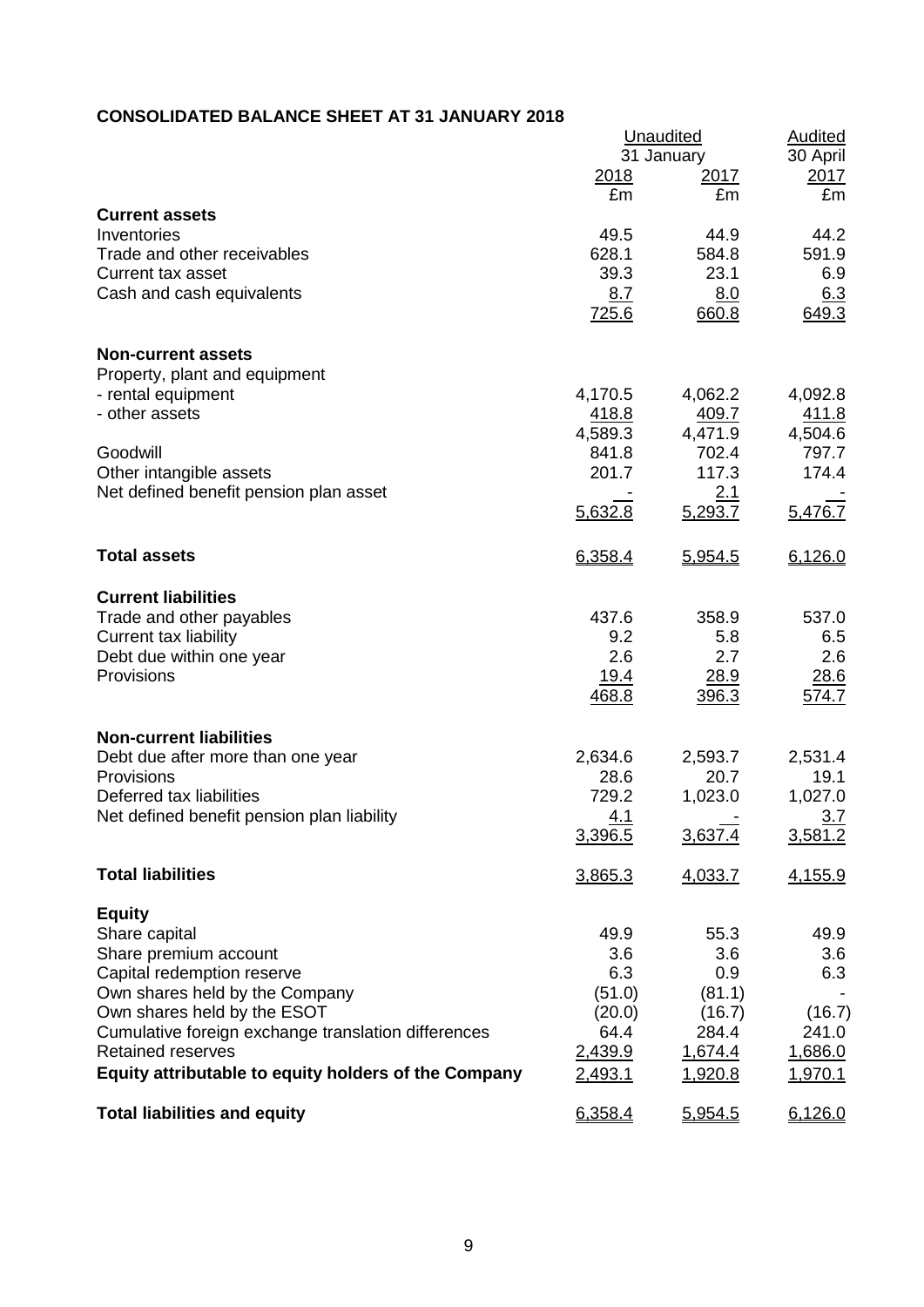# **CONSOLIDATED STATEMENT OF CHANGES IN EQUITY FOR THE NINE MONTHS ENDED 31 JANUARY 2018**

|                                                                                      | Share<br>capital<br>£m | Share<br>premium<br>account<br>£m | Capital<br>redemption<br>reserve<br>£m | Own<br>shares<br>held by the<br>Company<br>£m | Own<br>shares<br>held<br>through<br>the ESOT<br>£m | Cumulative<br>foreign<br>exchange<br>translation<br>differences<br>£m | Retained<br>reserves<br>£m | <b>Total</b><br>£m |
|--------------------------------------------------------------------------------------|------------------------|-----------------------------------|----------------------------------------|-----------------------------------------------|----------------------------------------------------|-----------------------------------------------------------------------|----------------------------|--------------------|
| Unaudited<br>At 1 May 2016                                                           | 55.3                   | 3.6                               | 0.9                                    | (33.1)                                        | (16.2)                                             | 88.4                                                                  | 1,381.5                    | 1,480.4            |
| Profit for the period<br>Other comprehensive income:<br>Foreign currency translation |                        |                                   |                                        |                                               |                                                    |                                                                       | 380.8                      | 380.8              |
| differences<br>Total comprehensive income                                            |                        |                                   |                                        |                                               |                                                    | 196.0                                                                 | $\equiv$                   | 196.0              |
| for the period                                                                       |                        |                                   |                                        |                                               |                                                    | 196.0                                                                 | 380.8                      | 576.8              |
| Dividends paid<br>Own shares purchased by                                            |                        |                                   |                                        |                                               |                                                    |                                                                       | (92.4)                     | (92.4)             |
| the ESOT<br>Own shares purchased by                                                  |                        |                                   |                                        |                                               | (7.2)                                              |                                                                       |                            | (7.2)              |
| the Company<br>Share-based payments                                                  |                        |                                   |                                        | (48.0)                                        | 6.7                                                |                                                                       |                            | (48.0)<br>4.3      |
| Tax on share-based payments                                                          |                        |                                   |                                        |                                               |                                                    |                                                                       | (2.4)<br>6.9               | 6.9                |
| At 31 January 2017                                                                   | 55.3                   | 3.6                               | 0.9                                    | (81.1)                                        | (16.7)                                             | 284.4                                                                 | 1,674.4                    | 1,920.8            |
| Profit for the period<br>Other comprehensive income:<br>Foreign currency translation |                        |                                   |                                        |                                               |                                                    | $\overline{a}$                                                        | 120.2                      | 120.2              |
| differences                                                                          |                        |                                   |                                        |                                               |                                                    | (43.4)                                                                |                            | (43.4)             |
| Remeasurement of the defined<br>benefit pension plan<br>Tax on defined benefit       |                        |                                   |                                        |                                               |                                                    |                                                                       | (5.7)                      | (5.7)              |
| pension plan<br>Total comprehensive income                                           |                        |                                   |                                        |                                               |                                                    |                                                                       | 1.0                        | 1.0                |
| for the period                                                                       |                        |                                   |                                        | $\equiv$                                      |                                                    | (43.4)                                                                | <u>115.5</u>               | 72.1               |
| Dividends paid<br>Share-based payments                                               |                        |                                   |                                        |                                               |                                                    |                                                                       | (23.7)<br>1.4              | (23.7)<br>1.4      |
| Tax on share-based payments                                                          |                        |                                   |                                        |                                               |                                                    |                                                                       | (0.5)                      | (0.5)              |
| Cancellation of own shares<br>At 30 April 2017                                       | (5.4)<br>49.9          | 3.6                               | 5.4<br>6.3                             | 81.1<br>$\overline{\phantom{a}}$              | (16.7)                                             | 241.0                                                                 | (81.1)<br>1,686.0          | 1,970.1            |
| Profit for the period<br>Other comprehensive income:<br>Foreign currency translation |                        |                                   |                                        |                                               |                                                    |                                                                       | 868.9                      | 868.9              |
| differences<br>Total comprehensive income                                            |                        |                                   |                                        |                                               |                                                    | (176.6)                                                               |                            | (176.6)            |
| for the period                                                                       |                        |                                   |                                        |                                               |                                                    | (176.6)                                                               | 868.9                      | 692.3              |
| Dividends paid                                                                       |                        |                                   |                                        |                                               |                                                    | $\blacksquare$                                                        | (113.2)                    | (113.2)            |
| Own shares purchased by<br>the ESOT<br>Own shares purchased by                       |                        |                                   |                                        | $\blacksquare$                                | (10.2)                                             |                                                                       |                            | (10.2)             |
| the Company<br>Share-based payments                                                  |                        |                                   |                                        | (51.0)                                        | 6.9                                                |                                                                       | (1.7)                      | (51.0)<br>5.2      |
| Tax on share-based payments<br>At 31 January 2018                                    | 49.9                   | $\frac{1}{3.6}$                   | $6.\overline{3}$                       | (51.0)                                        | (20.0)                                             | 64.4                                                                  | (0.1)<br>2,439.9           | (0.1)<br>2,493.1   |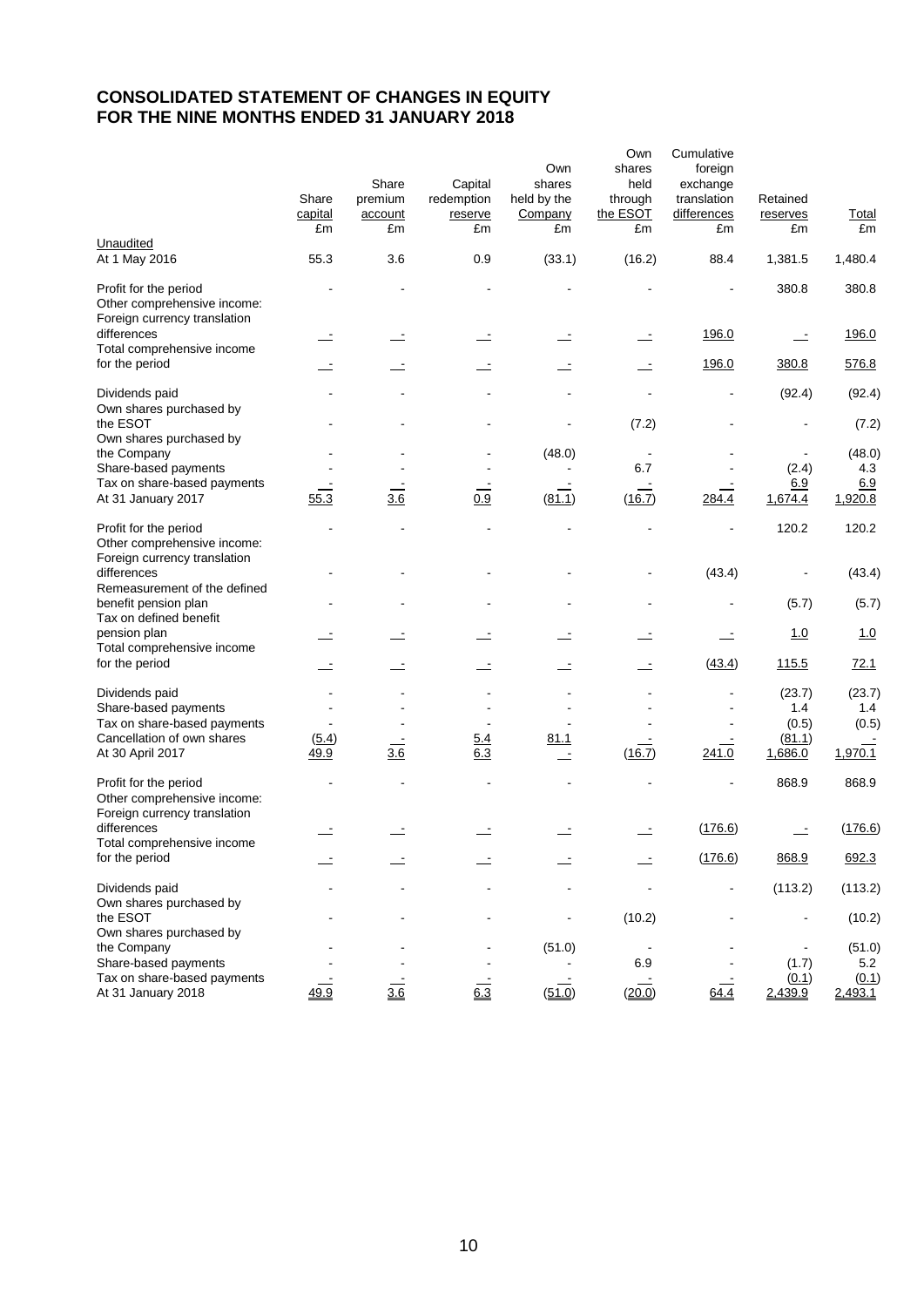# **CONSOLIDATED CASH FLOW STATEMENT FOR THE NINE MONTHS ENDED 31 JANUARY 2018**

|                                                                    |              | Unaudited       |  |
|--------------------------------------------------------------------|--------------|-----------------|--|
|                                                                    | 2018         | <u>2017</u>     |  |
|                                                                    | £m           | £m              |  |
| Cash flows from operating activities                               |              |                 |  |
| Cash generated from operations before exceptional                  |              |                 |  |
| items and changes in rental equipment                              | 1,280.4      | 1,069.0         |  |
| Payments for rental property, plant and equipment                  | (940.2)      | (909.0)         |  |
| Proceeds from disposal of rental property, plant and equipment     | <u>111.8</u> | 97.8            |  |
| Cash generated from operations                                     | 452.0        | 257.8           |  |
| Financing costs paid (net)                                         | (68.0)       | (80.4)          |  |
| Exceptional financing costs paid                                   | (25.2)       |                 |  |
| Tax paid (net)<br>Net cash generated from operating activities     | (86.4)       | (39.9)<br>137.5 |  |
|                                                                    | 272.4        |                 |  |
| Cash flows from investing activities                               |              |                 |  |
| Acquisition of businesses                                          | (282.1)      | (180.1)         |  |
| Payments for non-rental property, plant and equipment              | (96.8)       | (70.9)          |  |
| Proceeds from disposal of non-rental property, plant and equipment | 6.4          | 11.0            |  |
| Payments for purchase of intangible assets                         | (2.6)        | (9.1)           |  |
| Net cash used in investing activities                              | (375.1)      | (249.1)         |  |
| <b>Cash flows from financing activities</b>                        |              |                 |  |
| Drawdown of Ioans                                                  | 1,477.3      | 567.7           |  |
| Redemption of loans                                                | (1,200.9)    | (312.6)         |  |
| Capital element of finance lease payments                          | (1.1)        | (1.5)           |  |
| Dividends paid                                                     | (113.2)      | (92.4)          |  |
| Purchase of own shares by the ESOT                                 | (10.2)       | (7.2)           |  |
| Purchase of own shares by the Company                              | (46.5)       | (48.0)          |  |
| Net cash from financing activities                                 | 105.4        | 106.0           |  |
| Increase/(decrease) in cash and cash equivalents                   | 2.7          | (5.6)           |  |
| Opening cash and cash equivalents                                  | 6.3          | 13.0            |  |
| Effect of exchange rate difference                                 | (0.3)        | 0.6             |  |
| <b>Closing cash and cash equivalents</b>                           | 8.Z          | 8.0             |  |
| Reconciliation of net cash flows to net debt                       |              |                 |  |
| (Increase)/decrease in cash in the period                          | (2.7)        | 5.6             |  |
| Increase in debt through cash flow                                 | 275.3        | 253.6           |  |
| Change in net debt from cash flows                                 | 272.6        | 259.2           |  |
| Debt acquired                                                      | 40.7         | 21.3            |  |
| Exchange differences                                               | (212.9)      | 303.8           |  |
| Non-cash movements:                                                |              |                 |  |
| - deferred costs of debt raising                                   | (1.4)        | 1.6             |  |
| - capital element of new finance leases                            | 1.8          | 0.8             |  |
| Increase in net debt in the period                                 | 100.8        | 586.7           |  |
| Net debt at 1 May                                                  | 2,527.7      | 2,001.7         |  |
| Net debt at 31 January                                             | 2,628.5      | 2,588.4         |  |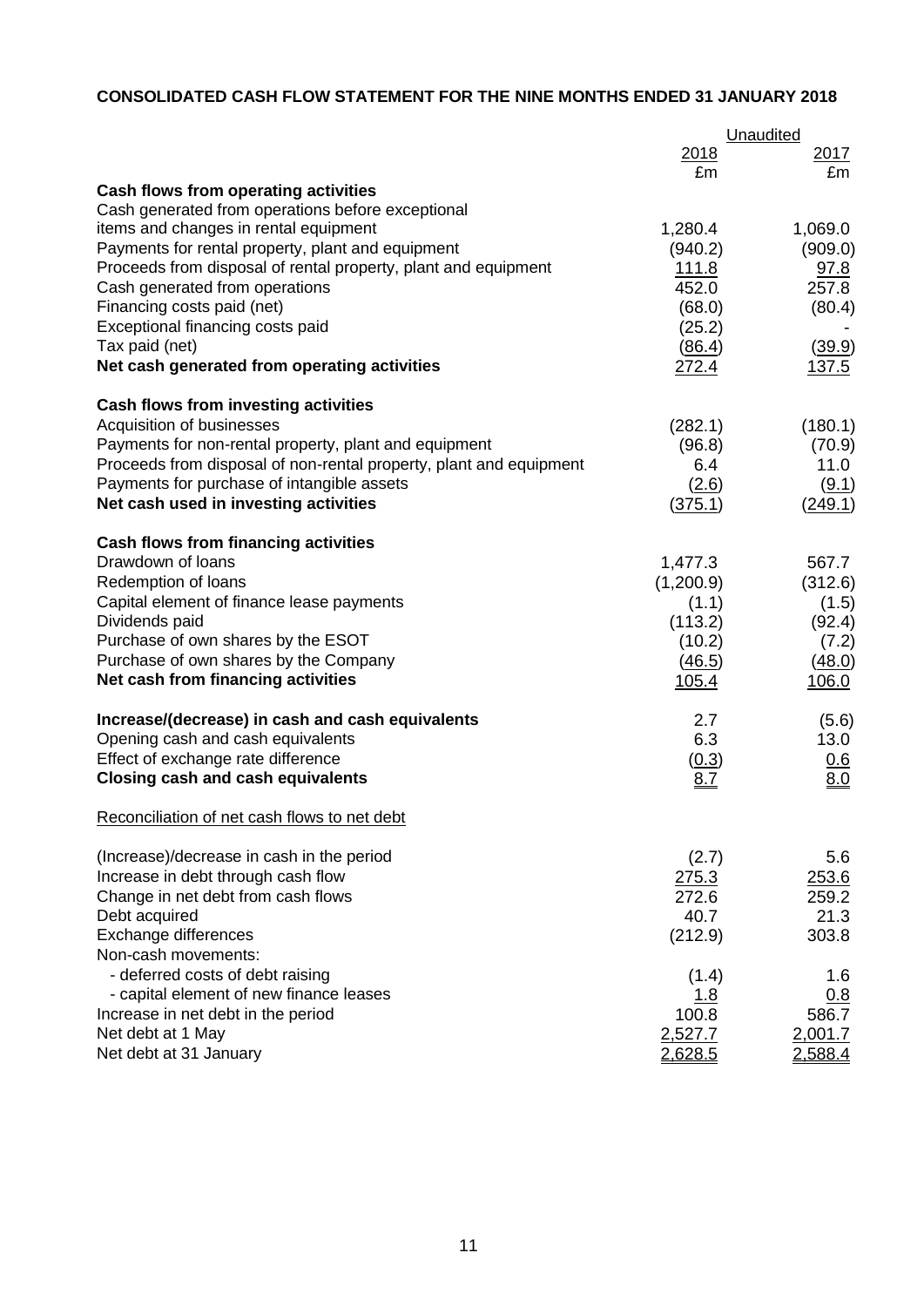## 1. General information

Ashtead Group plc ('the Company') is a company incorporated and domiciled in England and Wales and listed on the London Stock Exchange. The condensed consolidated interim financial statements as at, and for the nine months ended, 31 January 2018 comprise the Company and its subsidiaries ('the Group').

The condensed consolidated interim financial statements for the nine months ended 31 January 2018 were approved by the directors on 5 March 2018.

The condensed consolidated interim financial statements do not constitute statutory accounts as defined in Section 434 of the Companies Act 2006. The statutory accounts for the year ended 30 April 2017 were approved by the directors on 12 June 2017 and have been mailed to shareholders and filed with the Registrar of Companies. The auditor's report on those accounts was unqualified, did not include a reference to any matter by way of emphasis and did not contain a statement under Section 498(2) or (3) of the Companies Act 2006.

## 2. Basis of preparation

The condensed consolidated interim financial statements for the nine months ended 31 January 2018 have been prepared in accordance with the Disclosure and Transparency Rules of the United Kingdom's Financial Conduct Authority and relevant International Financial Reporting Standards ('IFRS') as adopted by the European Union (including IAS 34, Interim Financial Reporting). The condensed consolidated interim financial statements should be read in conjunction with the Group's Annual Report and Accounts for the year ended 30 April 2017. There are no new IFRS and IFRIC Interpretations that are effective for the first time for this interim period which have a material impact on the Group.

The Directors have adopted various alternative performance measures to provide additional useful information on the underlying trends, performance and position of the Group. The alternative performance measures are not defined by IFRS and therefore may not be directly comparable with other companies' alternative performance measures, but are defined within these condensed consolidated interim financial statements and summarised in the Glossary on page 30.

The condensed consolidated interim financial statements have been prepared on the going concern basis. The Group's internal budgets and forecasts of future performance, available financing facilities and facility headroom (see note 11), provide a reasonable expectation that the Group has adequate resources to continue in operation for the foreseeable future and consequently the going concern basis continues to be appropriate in preparing the condensed consolidated interim financial statements.

The exchange rates used in respect of the US dollar (US\$) and Canadian dollar (C\$) are:

|                                               | 2018 |      | 2017 |      |
|-----------------------------------------------|------|------|------|------|
|                                               | US\$ | C\$  | US\$ | C\$  |
| Average for the three months ended 31 January | 1.35 | 1.71 | 1.24 | 1.65 |
| Average for the nine months ended 31 January  | 1.32 | 1.69 | 1.31 | 1.72 |
| At 30 April                                   | 1.29 | 1.77 | 1.47 | 1.83 |
| At 31 January                                 | 1.42 | 1 74 | 1.26 | 1.64 |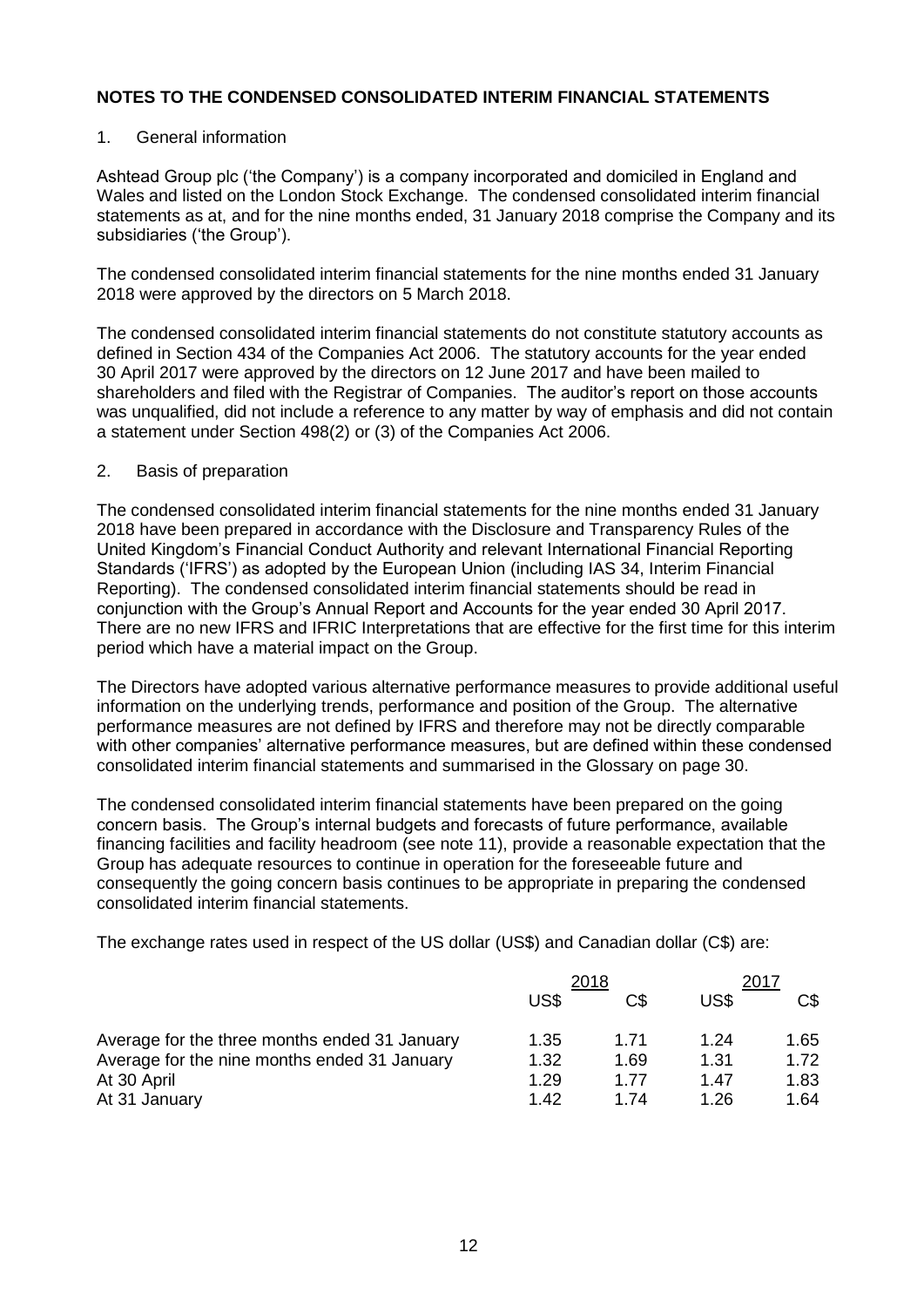## 3. Segmental analysis

Following the acquisition of CRS Contractors Rental Supply Limited Partnership by Sunbelt Canada on 1 August 2017 (see note 14), the Group has reassessed its reportable operating segments and concluded that it is now appropriate to disclose Sunbelt Canada separately from the Sunbelt US business. The revised operating segments provide greater clarity as to the operating performance in each territory and align with other reporting by the Group.

Prior period disclosures have been restated to reflect this change in reportable segments.

|                                    |               | Operating<br>profit before |                    | Operating           |
|------------------------------------|---------------|----------------------------|--------------------|---------------------|
|                                    | Revenue<br>£m | amortisation<br>£m         | Amortisation<br>£m | <u>profit</u><br>£m |
| Three months to 31 January<br>2018 |               |                            |                    |                     |
| <b>Sunbelt US</b>                  | 766.1         | 220.0                      | (5.9)              | 214.1               |
| A-Plant                            | 108.9         | 10.0                       | (2.9)              | 7.1                 |
| Sunbelt Canada                     | 41.1          | 7.2                        | (2.0)              | 5.2                 |
| Corporate costs                    | 916.1         | (3.9)<br>233.3             | (10.8)             | (3.9)<br>222.5      |
| 2017                               |               |                            |                    |                     |
| <b>Sunbelt US</b>                  | 689.4         | 196.9                      | (4.3)              | 192.6               |
| A-Plant                            | 102.4         | 12.5                       | (2.5)              | 10.0                |
| Sunbelt Canada                     | 12.7          | 1.1                        | (0.7)              | 0.4                 |
| Corporate costs                    |               | (3.9)                      |                    | (3.9)               |
|                                    | 804.5         | 206.6                      | (7.5)              | 199.1               |
| Nine months to 31 January          |               |                            |                    |                     |
| 2018                               |               |                            |                    |                     |
| <b>Sunbelt US</b>                  | 2,365.7       | 759.4                      | (19.7)             | 739.7               |
| A-Plant                            | 354.0         | 56.8                       | (8.4)              | 48.4                |
| Sunbelt Canada                     | 95.5          | 19.7                       | (4.8)              | 14.9                |
| Corporate costs                    |               | (11.3)                     |                    | (11.3)              |
|                                    | 2,815.2       | 824.6                      | (32.9)             | <u>791.7</u>        |
| 2017                               |               |                            |                    |                     |
| Sunbelt US                         | 2,021.2       | 637.9                      | (12.4)             | 625.5               |
| A-Plant                            | 301.7         | 50.4                       | (5.7)              | 44.7                |
| Sunbelt Canada                     | 33.3          | 4.1                        | (2.0)              | 2.1                 |
| Corporate costs                    |               | (11.4)                     |                    | (11.4)              |
|                                    | 2,356.2       | 681.0                      | (20.1)             | 660.9               |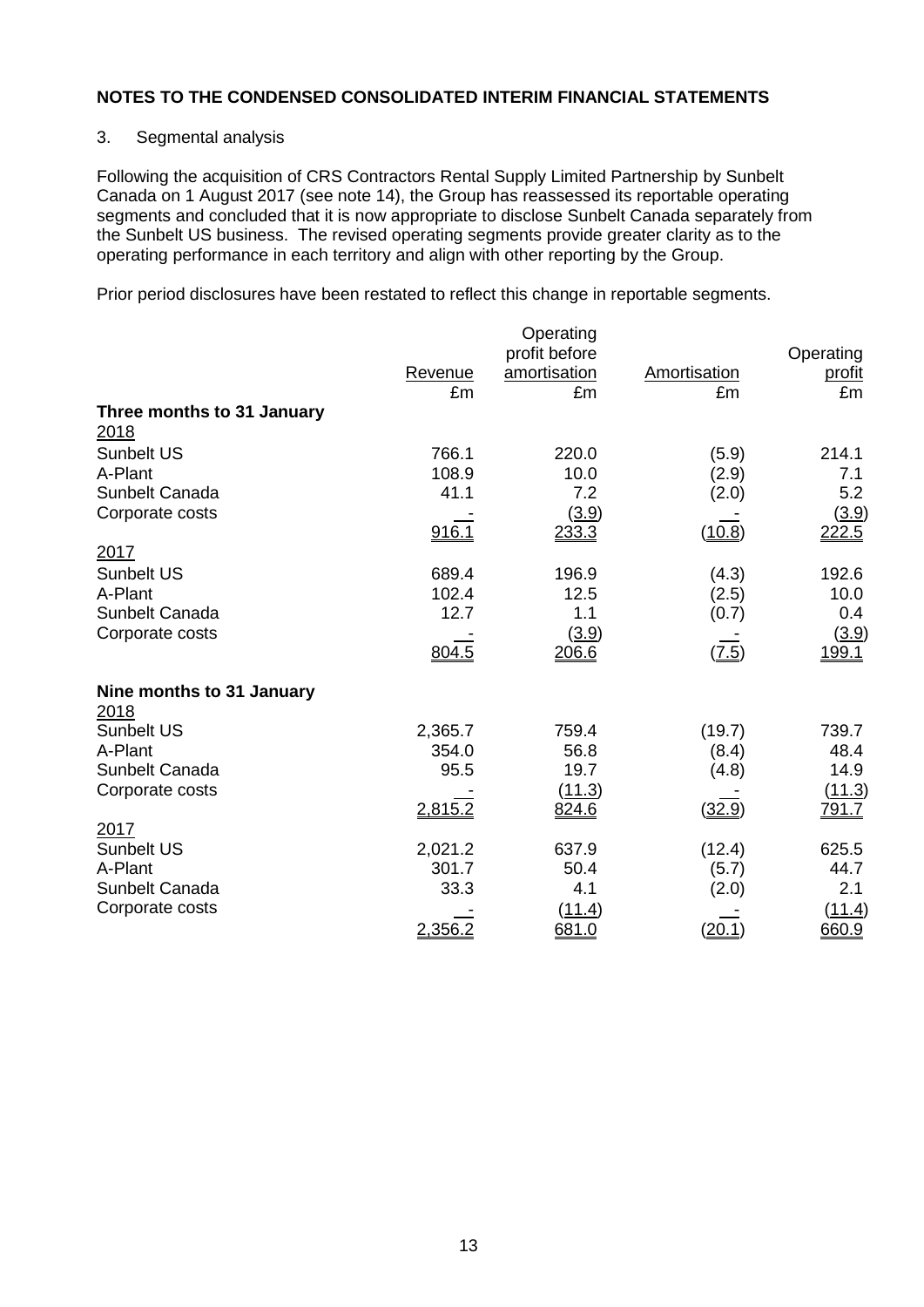# 3. Segmental analysis (continued)

|                    | Segment assets | Cash       | <b>Taxation assets</b> | Total assets |
|--------------------|----------------|------------|------------------------|--------------|
|                    | £m             | £m         | £m                     | £m           |
| At 31 January 2018 |                |            |                        |              |
| <b>Sunbelt US</b>  | 5,107.3        |            |                        | 5,107.3      |
| A-Plant            | 851.6          |            |                        | 851.6        |
| Sunbelt Canada     | 351.0          |            |                        | 351.0        |
| Corporate items    | 0.5            | <u>8.7</u> | 39.3                   | 48.5         |
|                    | 6,310.4        | 8.7        | 39.3                   | 6,358.4      |
| At 30 April 2017   |                |            |                        |              |
| <b>Sunbelt US</b>  | 5,218.5        |            |                        | 5,218.5      |
| A-Plant            | 775.3          |            |                        | 775.3        |
| Sunbelt Canada     | 118.6          |            |                        | 118.6        |
| Corporate items    | 0.4            | 6.3        | 6.9                    | <u>13.6</u>  |
|                    | 6,112.8        | <u>6.3</u> | <u>6.9</u>             | 6,126.0      |

# 4. Operating costs and other income

|                                            |               | 2018                     |       |               | 2017              |                   |
|--------------------------------------------|---------------|--------------------------|-------|---------------|-------------------|-------------------|
|                                            | <b>Before</b> |                          |       | <b>Before</b> |                   |                   |
|                                            | amortisation  | Amortisation             | Total | amortisation  | Amortisation      | Total             |
|                                            | £m            | £m                       | £m    | £m            | £m                | £m                |
| Three months to 31 January<br>Staff costs: |               |                          |       |               |                   |                   |
| <b>Salaries</b>                            | 200.8         | $\overline{\phantom{a}}$ | 200.8 | 173.8         |                   | 173.8             |
| Social security costs                      | 15.6          |                          | 15.6  | 13.9          |                   | 13.9              |
| Other pension costs                        | 3.7           |                          | 3.7   | <u>3.1</u>    |                   | 3.1               |
|                                            | 220.1         |                          | 220.1 | <u>190.8</u>  |                   | 190.8             |
| Used rental equipment sold                 | 32.9          |                          | 32.9  | 35.1          |                   | 35.1              |
| Other operating costs:                     |               |                          |       |               |                   |                   |
| Vehicle costs                              | 52.5          |                          | 52.5  | 42.9          |                   | 42.9              |
| Spares, consumables & external repairs     | 46.9          |                          | 46.9  | 38.0          |                   | 38.0              |
| <b>Facility costs</b>                      | 27.4          |                          | 27.4  | 24.9          |                   | 24.9              |
| Other external charges                     | 127.5         |                          | 127.5 | <u>105.9</u>  |                   | 105.9             |
|                                            | 254.3         |                          | 254.3 | <u>211.7</u>  |                   | 211.7             |
| Depreciation and amortisation:             |               |                          |       |               |                   |                   |
| Depreciation                               | 175.5         |                          | 175.5 | 160.3         |                   | 160.3             |
| Amortisation of intangibles                |               | 10.8                     | 10.8  |               |                   | $\underline{7.5}$ |
|                                            | 175.5         | 10.8                     | 186.3 | 160.3         | $\frac{7.5}{7.5}$ | 167.8             |
|                                            | 682.8         | <u>10.8</u>              | 693.6 | 597.9         | $\underline{7.5}$ | 605.4             |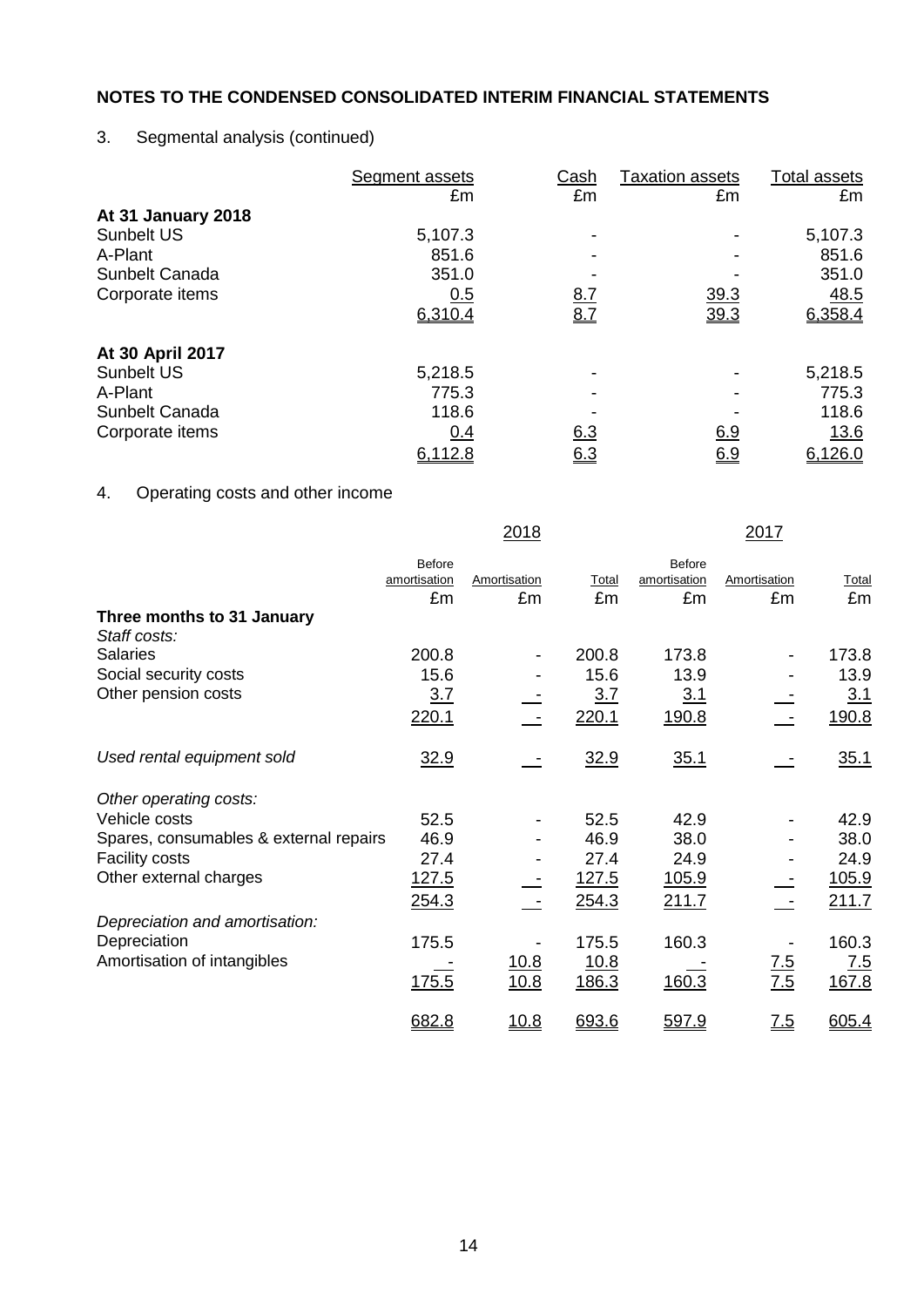## 4. Operating costs and other income (continued)

|                                           |                               | <u>2018</u>              |         |                               | <u> 2017</u> |         |
|-------------------------------------------|-------------------------------|--------------------------|---------|-------------------------------|--------------|---------|
|                                           | <b>Before</b><br>amortisation | Amortisation             | Total   | <b>Before</b><br>amortisation | Amortisation | Total   |
|                                           | £m                            | £m                       | £m      | £m                            | £m           | £m      |
| Nine months to 31 January<br>Staff costs: |                               |                          |         |                               |              |         |
| <b>Salaries</b>                           | 593.9                         | $\overline{\phantom{a}}$ | 593.9   | 494.8                         |              | 494.8   |
| Social security costs                     | 44.6                          | -                        | 44.6    | 37.9                          |              | 37.9    |
| Other pension costs                       | <u> 10.9</u>                  |                          | 10.9    | 9.3                           |              | 9.3     |
|                                           | 649.4                         |                          | 649.4   | 542.0                         |              | 542.0   |
| Used rental equipment sold                | 81.6                          |                          | 81.6    | 77.1                          |              | 77.1    |
| Other operating costs:                    |                               |                          |         |                               |              |         |
| Vehicle costs                             | 161.5                         | $\overline{\phantom{a}}$ | 161.5   | 126.0                         |              | 126.0   |
| Spares, consumables & external repairs    | 139.3                         |                          | 139.3   | 113.3                         |              | 113.3   |
| Facility costs                            | 79.8                          |                          | 79.8    | 68.6                          |              | 68.6    |
| Other external charges                    | 361.1                         |                          | 361.1   | 304.9                         |              | 304.9   |
|                                           | 741.7                         |                          | 741.7   | 612.8                         |              | 612.8   |
| Depreciation and amortisation:            |                               |                          |         |                               |              |         |
| Depreciation                              | 517.9                         |                          | 517.9   | 443.3                         |              | 443.3   |
| Amortisation of intangibles               |                               | <u>32.9</u>              | 32.9    |                               | <u>20.1</u>  | 20.1    |
|                                           | 517.9                         | 32.9                     | 550.8   | 443.3                         | 20.1         | 463.4   |
|                                           | 1,990.6                       | 32.9                     | 2.023.5 | 1,675.2                       | <u> 20.1</u> | 1,695.3 |

## 5. Exceptional items and amortisation

Exceptional items are those items of financial performance that are material and non-recurring in nature. Amortisation relates to the periodic write-off of intangible assets. The Group believes these items should be disclosed separately within the consolidated income statement to assist in the understanding of the financial performance of the Group. Underlying profit and earnings per share are stated before exceptional items and amortisation of intangibles.

|                                                                                                          | Three months to          |                          | Nine months to |              |
|----------------------------------------------------------------------------------------------------------|--------------------------|--------------------------|----------------|--------------|
|                                                                                                          | 31 January               |                          | 31 January     |              |
|                                                                                                          | 2018                     | 2017                     | 2018           | 2017         |
|                                                                                                          | £m                       | £m                       | £m             | £m           |
| Amortisation of intangibles                                                                              | 10.8                     | 7.5                      | 32.9           | 20.1         |
| Write-off of deferred financing costs                                                                    | $\overline{\phantom{a}}$ | $\overline{\phantom{a}}$ | 8.1            |              |
| Release of premium                                                                                       |                          | -                        | (11.6)         |              |
| Early redemption fee                                                                                     | $\blacksquare$           |                          | 23.7           |              |
| Call period interest                                                                                     | ۰                        |                          | 1.5            |              |
| Taxation:                                                                                                |                          |                          |                |              |
| - tax on exceptional items and amortisation<br>- reduction in US deferred tax liability due to change in | (1.5)                    | (2.4)                    | (16.9)         | (6.5)        |
| US federal tax rate                                                                                      | (397.5)                  |                          | (397.5)        |              |
|                                                                                                          | <u>(388.2)</u>           | <u>5.1</u>               | <u>(359.8)</u> | <u> 13.6</u> |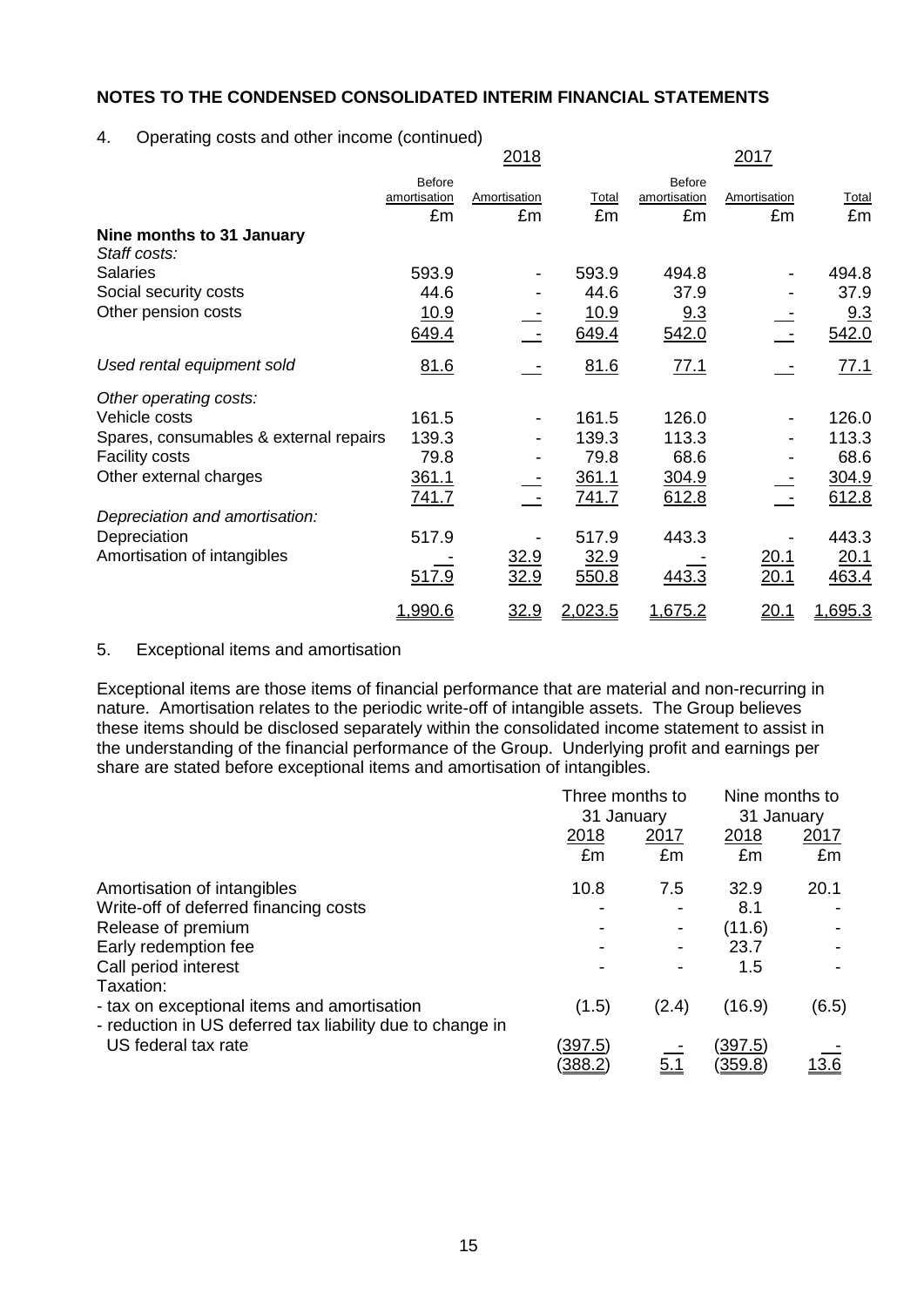## 5. Exceptional items and amortisation (continued)

The costs associated with the redemption of the \$900m 6.5% senior secured notes in August 2017 have been classified as exceptional items. The write-off of deferred financing costs consists of the unamortised balance of the costs relating to the notes, whilst the release of premium related to the unamortised element of the premium which arose at the time of issuance of the \$400m add-on to the initial \$500m 6.5% senior secured notes. In addition, an early redemption fee of £24m (\$31m) was paid to redeem the notes prior to their scheduled maturity. The call period interest represents the interest charge on the \$900m notes for the period from the issue of the new \$1.2bn notes to the date the \$900m notes were redeemed. Of these items, total cash costs were £25m, whilst £3.5m (net income) were non-cash items and credited to the income statement.

The US Tax Cuts and Jobs Act of 2017 was enacted in December 2017 and, amongst other things, reduced the US federal tax rate from 35% to 21%. The exceptional tax credit of £397m (\$537m) arises from the remeasurement of the Group's US deferred tax liabilities at the new rate of 21% rather than the historical rate of 35%. This is an estimate based on forecasts for the full year to 30 April 2018 and, as such, will be reassessed at 30 April 2018.

The items detailed in the table above are presented in the income statement as follows:

|                                                                                    | Three months to<br>31 January            |                     | Nine months to<br>31 January       |                                      |  |
|------------------------------------------------------------------------------------|------------------------------------------|---------------------|------------------------------------|--------------------------------------|--|
|                                                                                    | 2018<br>£m                               | 2017<br>£m          | 2018<br>£m                         | 2017<br>£m                           |  |
| Amortisation of intangibles<br>Charged in arriving at operating profit             | <u>10.8</u><br>$\frac{1}{10.8}$          | $\frac{7.5}{7.5}$   | $\frac{32.9}{32.9}$                | $\frac{20.1}{20.1}$                  |  |
| Net financing costs<br>Charged in arriving at profit before tax<br><b>Taxation</b> | 10.8<br><u>(399.0)</u><br><u>(388.2)</u> | 7.5<br>(2.4)<br>5.1 | 21.7<br>54.6<br>(414.4)<br>(359.8) | 20.1<br><u>(6.5)</u><br><u> 13.6</u> |  |
| 6.<br>Net financing costs                                                          | Three months to                          |                     |                                    | Nine months to                       |  |
|                                                                                    | 31 January                               |                     |                                    | 31 January                           |  |
|                                                                                    | 2018<br>£m                               | 2017<br>£m          | 2018<br>£m                         | 2017<br>£m                           |  |
| Investment income:                                                                 |                                          |                     |                                    |                                      |  |
| Net interest on the net defined benefit asset                                      |                                          | (0.1)               |                                    | (0.2)                                |  |
| Interest expense:                                                                  |                                          |                     |                                    |                                      |  |
| Bank interest payable                                                              | 11.7                                     | 9.7                 | 33.2                               | 24.5                                 |  |
| Interest payable on second priority senior secured notes                           | 15.3<br>0.1                              | 17.3<br>0.1         | 46.4<br>0.3                        | 49.6                                 |  |
| Interest payable on finance leases<br>Non-cash unwind of discount on provisions    | 0.4                                      | 0.3                 | 0.6                                | 0.2<br>0.7                           |  |
| Amortisation of deferred debt raising costs                                        | 0.7                                      | 0.6                 | 2.1                                | <u>1.6</u>                           |  |
| Total interest expense                                                             | 28.2                                     | 28.0                | 82.6                               | 76.6                                 |  |
| Net financing costs before exceptional items                                       | 28.2                                     | 27.9                | 82.6                               | 76.4                                 |  |
| <b>Exceptional items</b>                                                           |                                          |                     | <u>21.7</u>                        |                                      |  |
| Net financing costs                                                                | 28.2                                     | 27.9                | <u>104.3</u>                       | 76.4                                 |  |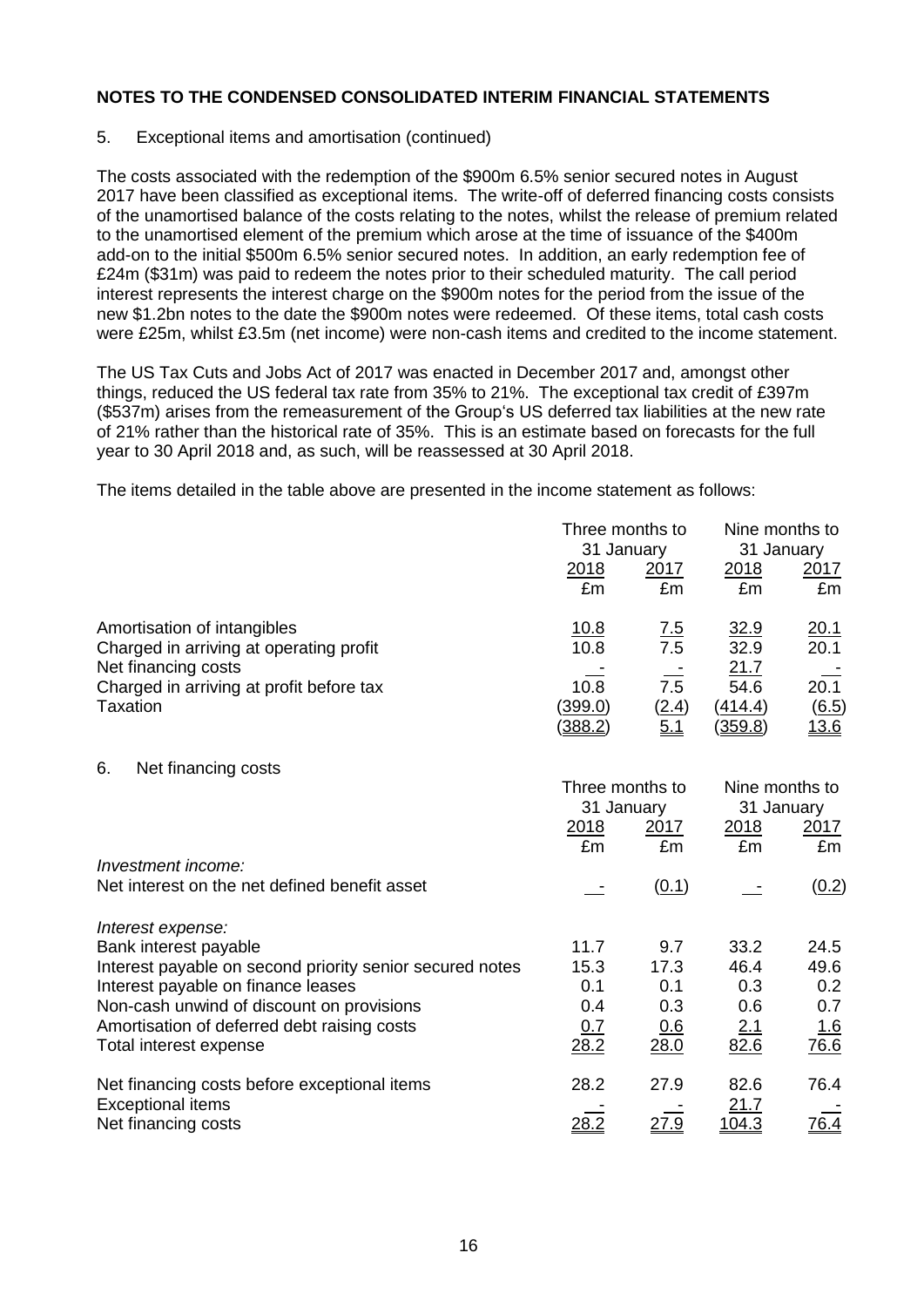## 7. Taxation

The tax charge for the period has been computed using a tax rate of 34% in the US (2017: 39%), 19% in the UK (2017: 20%) and 27% in Canada (2017: 27%). The blended rate for the Group as a whole on underlying profit is 31% (2017: 35%).

The tax charge of £233m (2017: £210m) on the underlying profit before taxation of £742m (2017: £605m) can be explained as follows:

|                                                     | Nine months to 31 January |             |  |  |
|-----------------------------------------------------|---------------------------|-------------|--|--|
|                                                     | 2018                      | <u>2017</u> |  |  |
|                                                     | £m                        | £m          |  |  |
| <b>Current tax</b>                                  |                           |             |  |  |
| - current tax on income for the period              | 61.7                      | 29.2        |  |  |
| - adjustments to prior year                         | 0.1                       | (0.8)       |  |  |
|                                                     | 61.8                      | 28.4        |  |  |
| Deferred tax                                        |                           |             |  |  |
| - origination and reversal of temporary differences | 170.1                     | 181.5       |  |  |
| - adjustments to prior year                         | <u>1.0</u>                | 0.3         |  |  |
|                                                     | 171.1                     | 181.8       |  |  |
| Tax on underlying activities                        | 232.9                     | 210.2       |  |  |
| Comprising:                                         |                           |             |  |  |
| - UK                                                | 13.6                      | 12.1        |  |  |
| - US and Canada                                     | 219.3                     | 198.1       |  |  |
|                                                     | 232.9                     | 210.2       |  |  |

In addition, the exceptional tax credit of £414m (2017: £6m) includes a US deferred tax credit of £397m (2017: £nil) as a result of the reduction in the US federal tax rate and the associated re-measurement of deferred tax liabilities, and a tax credit of £17m (2017: £6m) on exceptional items and amortisation of £55m (2017: £20m) consisting of a current tax credit of £7m (2017: £nil) relating to the US and Canada, a deferred tax credit of £2m (2017: £1m) relating to the UK and a deferred tax credit of £8m (2017: £5m) relating to the US and Canada.

#### 8. Earnings per share

Basic and diluted earnings per share for the three and nine months ended 31 January 2018 have been calculated based on the profit for the relevant period and the weighted average number of ordinary shares in issue during that period (excluding shares held by the Company and the ESOT over which dividends have been waived). Diluted earnings per share is computed using the result for the relevant period and the diluted number of shares (ignoring any potential issue of ordinary shares which would be anti-dilutive). These are calculated as follows:

|                                                            | Three months to<br>31 January |                               | Nine months to<br>31 January |                       |
|------------------------------------------------------------|-------------------------------|-------------------------------|------------------------------|-----------------------|
|                                                            | 2018                          | <u>2017</u>                   | 2018                         | 2017                  |
| Profit for the financial period (£m)                       | 548.0                         | 109.3                         | 868.9                        | 380.8                 |
| Weighted average number of shares (m) - basic<br>- diluted | <u>497.0</u><br>500.2         | <u>497.5</u><br>499.6         | <u>497.3</u><br>499.6        | <u>499.1</u><br>501.2 |
| Basic earnings per share<br>Diluted earnings per share     | <u>110.2p</u><br>109.7p       | <u>22.0p</u><br><u> 21.9p</u> | <u>174.7p</u><br>173.9p      | <u>76.3p</u><br>76.0p |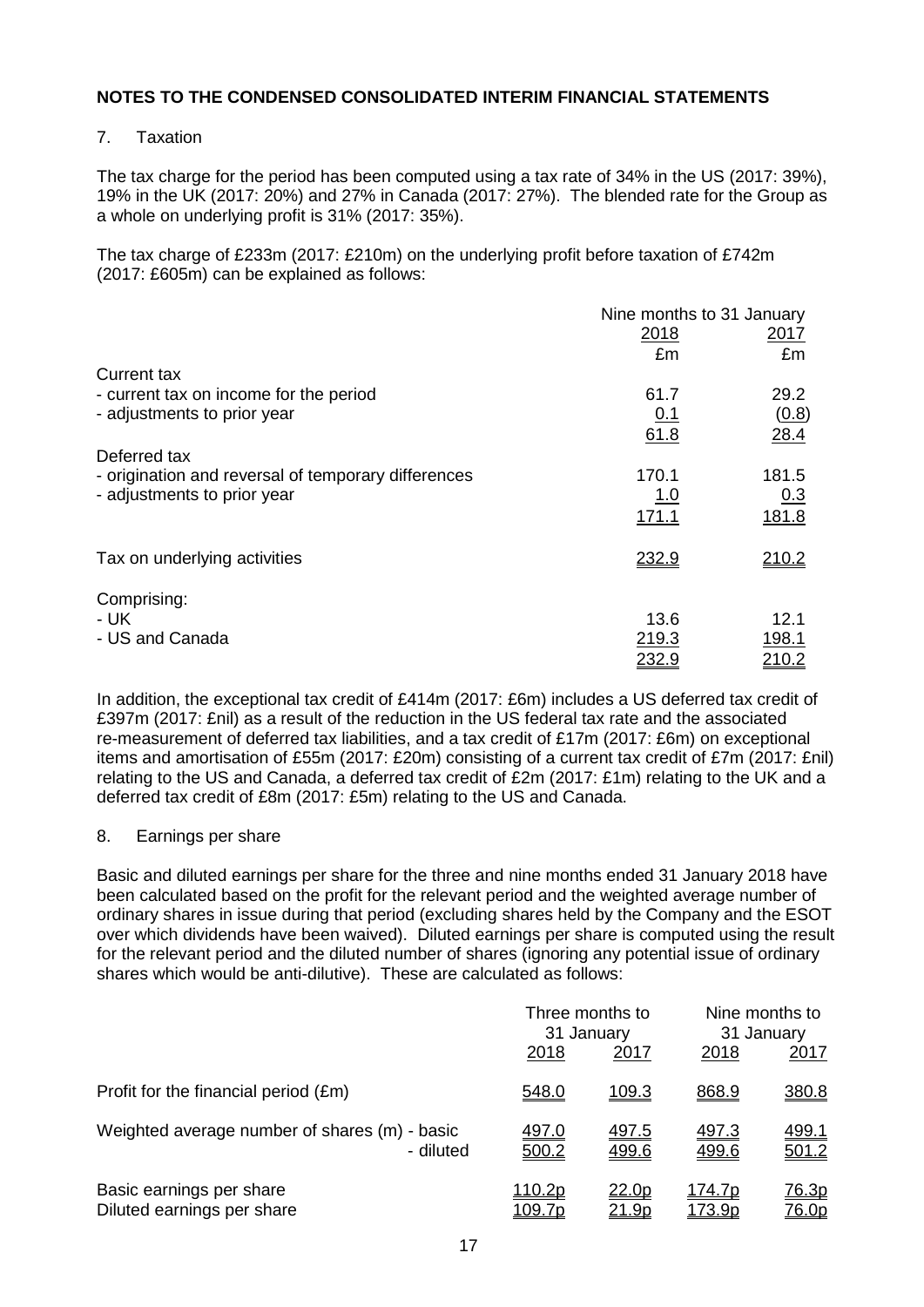## 8. Earnings per share (continued)

Underlying earnings per share (defined in any period as the earnings before amortisation of intangibles and exceptional items for that period divided by the weighted average number of shares in issue in that period) may be reconciled to the basic earnings per share as follows:

|                                           | Three months to<br>31 January |              | Nine months to<br>31 January |                  |
|-------------------------------------------|-------------------------------|--------------|------------------------------|------------------|
|                                           | 2018                          | 2017         | 2018                         | <u> 2017 </u>    |
| Basic earnings per share                  | 110.2p                        | 22.0p        | 174.7p                       | 76.3p            |
| Amortisation of intangibles               | 2.2p                          | 1.5p         | 6.6 <sub>p</sub>             | 4.0 <sub>p</sub> |
| <b>Exceptional items</b>                  |                               |              | 4.4 <sub>p</sub>             |                  |
| Tax on exceptional items and amortisation | (0.3p)                        | (0.5p)       | (3.4p)                       | (1.3p)           |
| Exceptional tax credit (US tax reforms)   | <u>(79.9p)</u>                |              | <u>(79.9p)</u>               |                  |
| Underlying earnings per share             | 32.2p                         | <u>23.0p</u> | 102.4p                       | <u>79.0p</u>     |

## 9. Dividends

During the period, a final dividend in respect of the year ended 30 April 2017 of 22.75p (2016: 18.5p) per share was paid to shareholders costing £113.2m (2016: £92.4m). The interim dividend in respect of the year ending 30 April 2018 of 5.5p (2017: 4.75p) per share announced on 12 December 2017 was paid on 7 February 2018.

## 10. Property, plant and equipment

|                                                       | 2018      |         |            | 2017         |  |
|-------------------------------------------------------|-----------|---------|------------|--------------|--|
|                                                       | Rental    |         | Rental     |              |  |
|                                                       | equipment | Total   | equipment  | <b>Total</b> |  |
| Net book value                                        | £m        | £m      | £m         | £m           |  |
| At 1 May                                              | 4,092.8   | 4,504.6 | 3,246.9    | 3,588.8      |  |
| Exchange difference                                   | (296.5)   | (323.3) | 453.7      | 497.0        |  |
| <b>Reclassifications</b>                              | (1.2)     |         | (2.0)      |              |  |
| <b>Additions</b>                                      | 765.6     | 859.3   | 738.3      | 812.2        |  |
| Acquisitions                                          | 142.6     | 148.2   | 97.7       | 104.1        |  |
| <b>Disposals</b>                                      | (75.6)    | (81.6)  | (81.8)     | (86.9)       |  |
| Depreciation                                          | (457.2)   | (517.9) | (390.6)    | (443.3)      |  |
| At 31 January                                         | 4,170.5   | 4,589.3 | 4,062.2    | 4,471.9      |  |
| 11.<br><b>Borrowings</b>                              |           |         |            |              |  |
|                                                       |           |         | 31 January | 30 April     |  |
|                                                       |           |         | 2018       | 2017         |  |
|                                                       |           |         | £m         | £m           |  |
| <b>Current</b>                                        |           |         |            |              |  |
| Finance lease obligations                             |           |         | 2.6        | 2.6          |  |
| <b>Non-current</b>                                    |           |         |            |              |  |
| First priority senior secured bank debt               |           |         | 1,453.3    | 1,449.2      |  |
| Finance lease obligations                             |           |         | 2.5        | 1.8          |  |
| 6.5% second priority senior secured notes, due 2022   |           |         |            | 699.4        |  |
| 5.625% second priority senior secured notes, due 2024 |           |         | 347.0      | 381.0        |  |
| 4.125% second priority senior secured notes, due 2025 |           |         | 415.9      |              |  |
| 4.375% second priority senior secured notes, due 2027 |           |         | 415.9      |              |  |
|                                                       |           |         | 2,634.6    | 2,531.4      |  |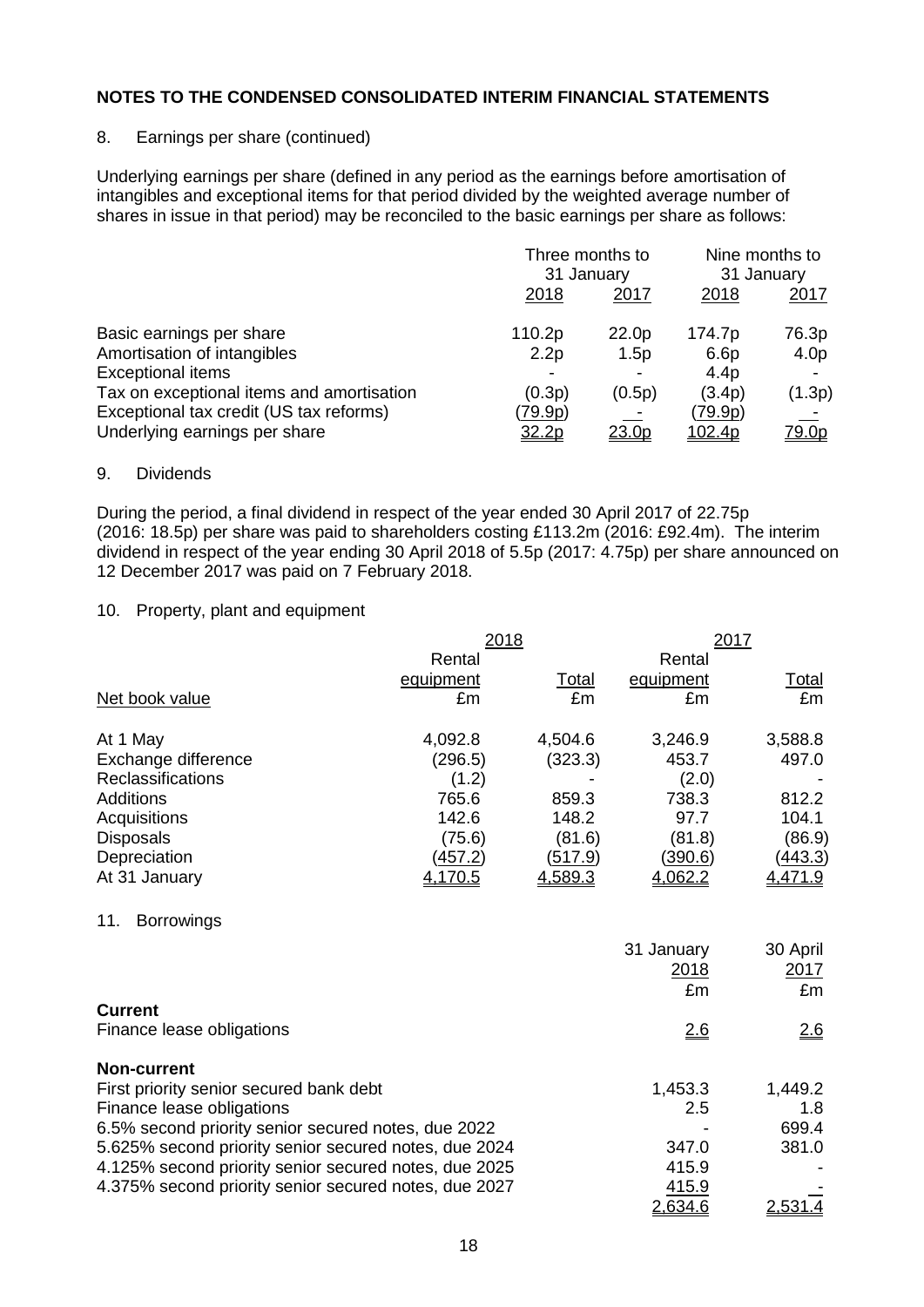## 11. Borrowings (continued)

The senior secured bank debt and the senior secured notes are secured by way of, respectively, first and second priority fixed and floating charges over substantially all the Group's property, plant and equipment, inventory and trade receivables.

Under the terms of our asset-based senior bank facility, \$3.1bn is committed until July 2022. The \$500m 5.625% senior secured notes mature in October 2024, the \$600m 4.125% senior secured notes mature in August 2025 and the \$600m 4.375% senior secured notes mature in August 2027. Our debt facilities therefore remain committed for the long term, with an average maturity of six years remaining. The weighted average interest cost of these facilities (including non-cash amortisation of deferred debt raising costs) is approximately 4%. The terms of the senior secured notes are such that financial performance covenants are only measured at the time new debt is raised.

There is one financial performance covenant under the first priority senior bank facility. That is, the fixed charge ratio (comprising LTM EBITDA before exceptional items less LTM net capital expenditure paid in cash over the sum of scheduled debt repayments plus cash interest, cash tax payments and dividends paid in the last twelve months) which must be equal to, or greater than, 1.0. This covenant does not apply when availability exceeds \$310m. As a matter of good practice, we calculate the covenant ratio each quarter. At 31 January 2018, the fixed charge ratio exceeded the covenant requirement.

At 31 January 2018, availability under the senior secured bank facility was \$1,124m (\$1,305m at 30 April 2017), with an additional \$2,276m of suppressed availability, meaning that the covenant did not apply at 31 January 2018 and is unlikely to apply in forthcoming quarters.

#### Fair value of financial instruments

At 31 January 2018, the Group had no derivative financial instruments.

With the exception of the Group's second priority senior secured notes, the carrying value of nonderivative financial assets and liabilities is considered to materially equate to their fair value.

The carrying value of the second priority senior secured notes due 2024, excluding deferred debt raising costs, was £352m at 31 January 2018 (£386m at 30 April 2017) while the fair value was £371m (£414m at 30 April 2017). The carrying value of the second priority senior secured notes, due 2025, excluding deferred debt raising costs, was £422m at 31 January 2018 while the fair value was £417m. The carrying value of the second priority senior secured notes, due 2027, excluding deferred debt raising costs, was £422m at 31 January 2018 while the fair value was £417m. The fair value of the second priority senior secured notes has been calculated using quoted market prices at 31 January 2018.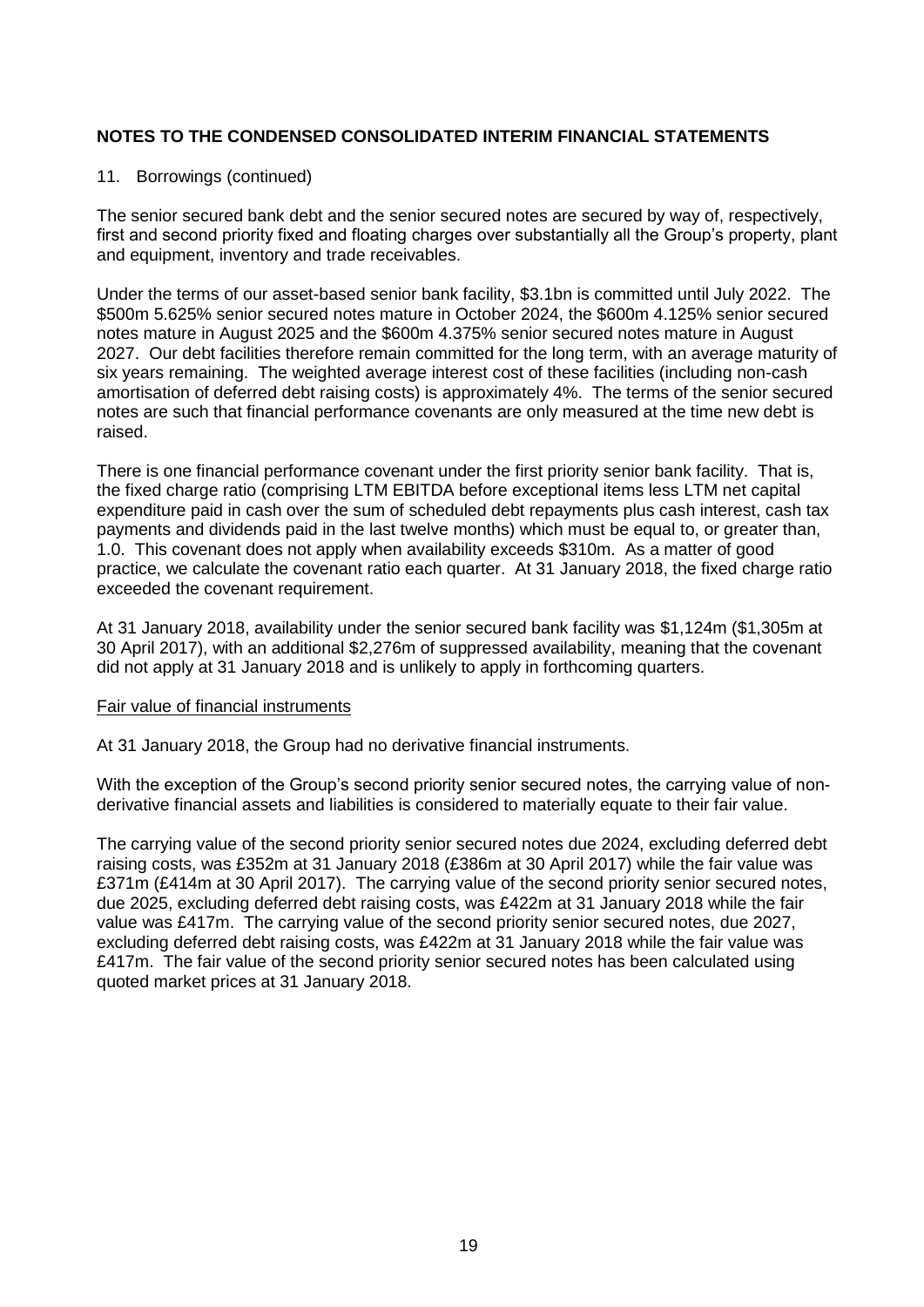## 12. Share capital

Ordinary shares of 10p each:

|                       | 31 January  | 30 April           | 31 January   | 30 April    |
|-----------------------|-------------|--------------------|--------------|-------------|
|                       | 2018        | <u> 2017</u>       | <u> 2018</u> | 2017        |
|                       | Number      | Number             | £m           | £m          |
| Issued and fully paid | 499,225,712 | <u>499,225,712</u> | <u>49.9</u>  | <u>49.9</u> |

During the period, the Company purchased 2.5m ordinary shares at a total cost of £51m under the share buyback programme announced in December 2017, which are held in treasury. At 31 January 2018, 2.5m (April 2017: nil) shares were held by the Company and a further 1.7m (April 2017: 1.7m) shares were held by the Company's Employee Share Ownership Trust.

## 13. Notes to the cash flow statement

|                                                                  | Nine months to 31 January |             |  |
|------------------------------------------------------------------|---------------------------|-------------|--|
|                                                                  | <u>2018</u>               | <u>2017</u> |  |
|                                                                  | £m                        | £m          |  |
| Cash flow from operating activities<br>a)                        |                           |             |  |
| Operating profit before exceptional items and amortisation       | 824.6                     | 681.0       |  |
| Depreciation                                                     | 517.9                     | 443.3       |  |
| EBITDA before exceptional items                                  | 1,342.5                   | 1,124.3     |  |
| Profit on disposal of rental equipment                           | (8.3)                     | (14.3)      |  |
| (Profit)/loss on disposal of other property, plant and equipment | (0.9)                     | 0.1         |  |
| (Increase)/decrease in inventories                               | (1.2)                     | 6.0         |  |
| Increase in trade and other receivables                          | (79.0)                    | (60.8)      |  |
| Increase in trade and other payables                             | 21.9                      | 9.4         |  |
| Exchange differences                                             | 0.2                       |             |  |
| Other non-cash movements                                         | 5.2                       | 4.3         |  |
| Cash generated from operations before exceptional items          |                           |             |  |
| and changes in rental equipment                                  | 1.280.4                   | 1,069.0     |  |

#### b) Analysis of net debt

Net debt consists of total borrowings less cash and cash equivalents. Borrowings exclude accrued interest. Foreign currency denominated balances are retranslated to pounds sterling at rates of exchange ruling at the balance sheet date.

|                          | 1 May<br>2017<br>£m | Exchange<br>movement<br>£m | Cash<br>flow<br>£m | Debt<br>acquired<br>£m | Non-cash<br>movements<br>£m | 31 January<br>2018<br>£m |
|--------------------------|---------------------|----------------------------|--------------------|------------------------|-----------------------------|--------------------------|
| Cash                     | (6.3)               | 0.3                        | (2.7)              | -                      |                             | (8.7)                    |
| Debt due within one year | 2.6                 | -                          | (41.8)             | 40.7                   | 1.1                         | 2.6                      |
| Debt due after one year  | 2,531.4             | (213.2)                    | 317.1              |                        | (0.7)                       | 2,634.6                  |
| Total net debt           | 2,527.7             | <u>(212.9)</u>             | 272.6              | <u>40.7</u>            | <u>0.4</u>                  | 2,628.5                  |

Details of the Group's cash and debt are given in the Review of Third Quarter, Balance Sheet and Cash Flow accompanying these condensed consolidated interim financial statements.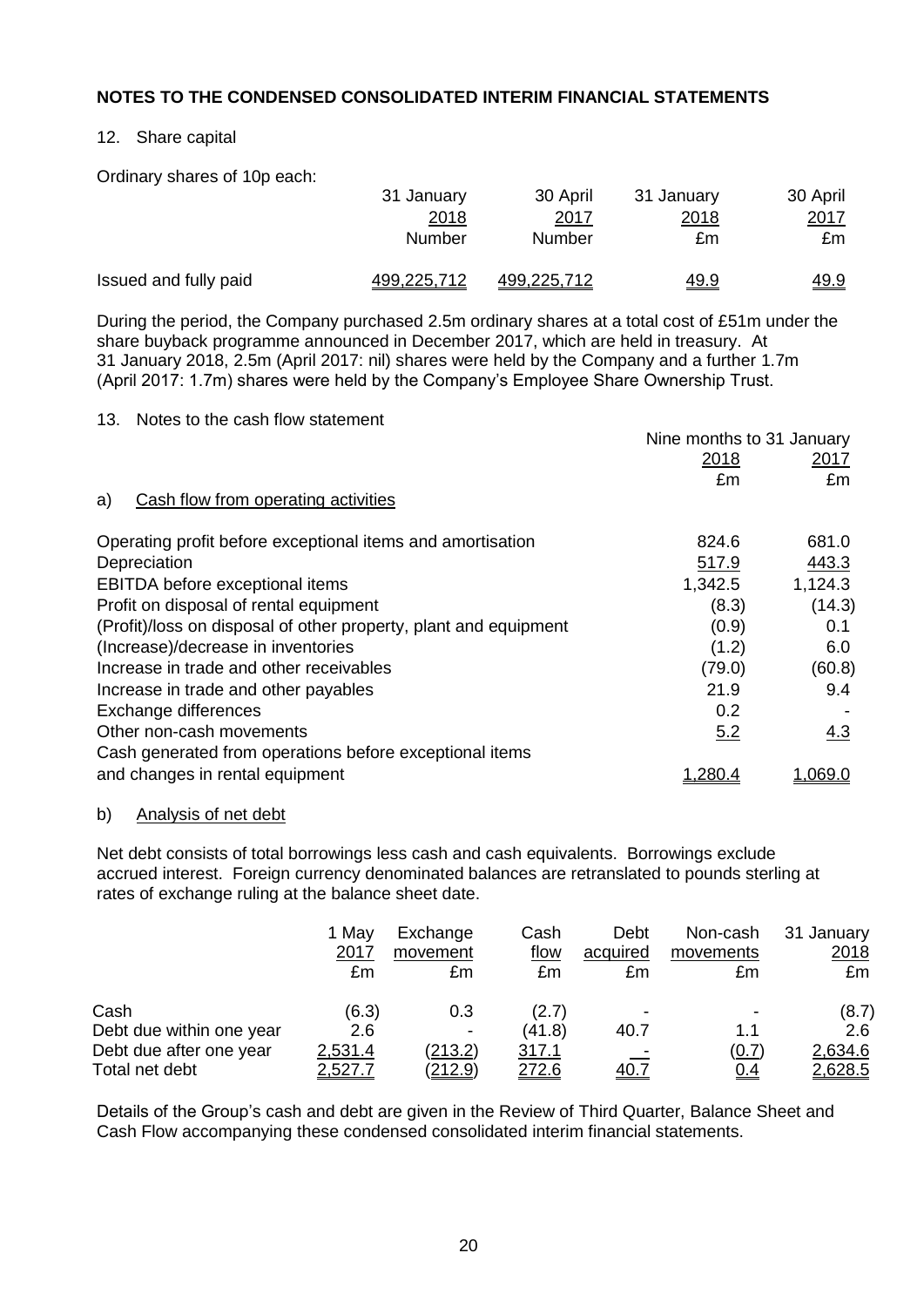13. Notes to the cash flow statement (continued)

c) Acquisitions

|                              | Nine months to 31 January |            |  |
|------------------------------|---------------------------|------------|--|
|                              | 2018                      | 2017       |  |
|                              | £m                        | £m         |  |
| Cash consideration paid:     |                           |            |  |
| - acquisitions in the period | 274.3                     | 173.0      |  |
| - contingent consideration   | 7.8                       | <u>7.1</u> |  |
|                              | 282.                      | 180.7      |  |

During the period, ten businesses were acquired with cash paid of £274m (2017: £173m), after taking account of net cash acquired of £0.5m. Further details are provided in Note 14.

Contingent consideration of £8m (2017: £7m) was paid relating to prior year acquisitions.

## 14. Acquisitions

During the period, the following acquisitions were completed:

- i) On 5 May 2017, Sunbelt US acquired the business and assets of Noble Rents, Inc. ('Noble') for a cash consideration of £26m (\$34m). Noble is a general equipment rental business in California.
- ii) On 22 May 2017, Sunbelt US acquired the business and assets of RGR Equipment, LLC ('RGR') for a cash consideration of £45m (\$58m), with contingent consideration of up to £5m (\$7m), payable over the next two years, depending on revenue meeting or exceeding certain thresholds. RGR is an aerial work platform rental business in Missouri.
- iii) On 31 May 2017, A-Plant acquired the entire share capital of Plantfinder (Scotland) Limited and the business and assets of Clyde Security Containers Limited (together 'Plantfinder') for a cash consideration of £24m. Plantfinder is an aerial work platform rental business.
- iv) On 1 June 2017, Sunbelt US acquired the business and assets of MSP Equipment Rentals, Inc. ('MSP') for a cash consideration of £18m (\$23m). MSP is an aerial work platform rental business in Delaware.
- v) On 29 June 2017, Sunbelt US acquired certain business and assets of Green Acres Equipment Rental, Inc. and Texas Agri-Capital, LLC (together 'Green Acres') for a cash consideration of £4m (\$5m). Green Acres is a general equipment rental business in Texas.
- vi) On 1 August 2017, Sunbelt Canada acquired all partnership interests of CRS Contractors Rental Supply Limited Partnership and the entire share capital of CRS Contractors Rental Supply General Partner, Inc. (together 'CRS') for an initial cash consideration of £133m (C\$220m), with contingent consideration of up to  $£12m$  (C\$20m), payable over the next three years, depending on EBITDA meeting or exceeding certain thresholds. Including acquired debt, the total initial cash consideration was £174m (C\$287m). CRS is a general equipment rental business in Ontario, Canada.
- vii) On 29 September 2017, A-Plant acquired the business and assets of Chanton Hire ('Chanton') for a cash consideration of £1m. Chanton is a survey equipment business.
- viii) On 2 October 2017, Sunbelt US acquired the business and assets of the aerial division of Lift, Inc. ('Lift') for a cash consideration of £7m (\$9m). Lift is an aerial work platform rental business in Pennsylvania.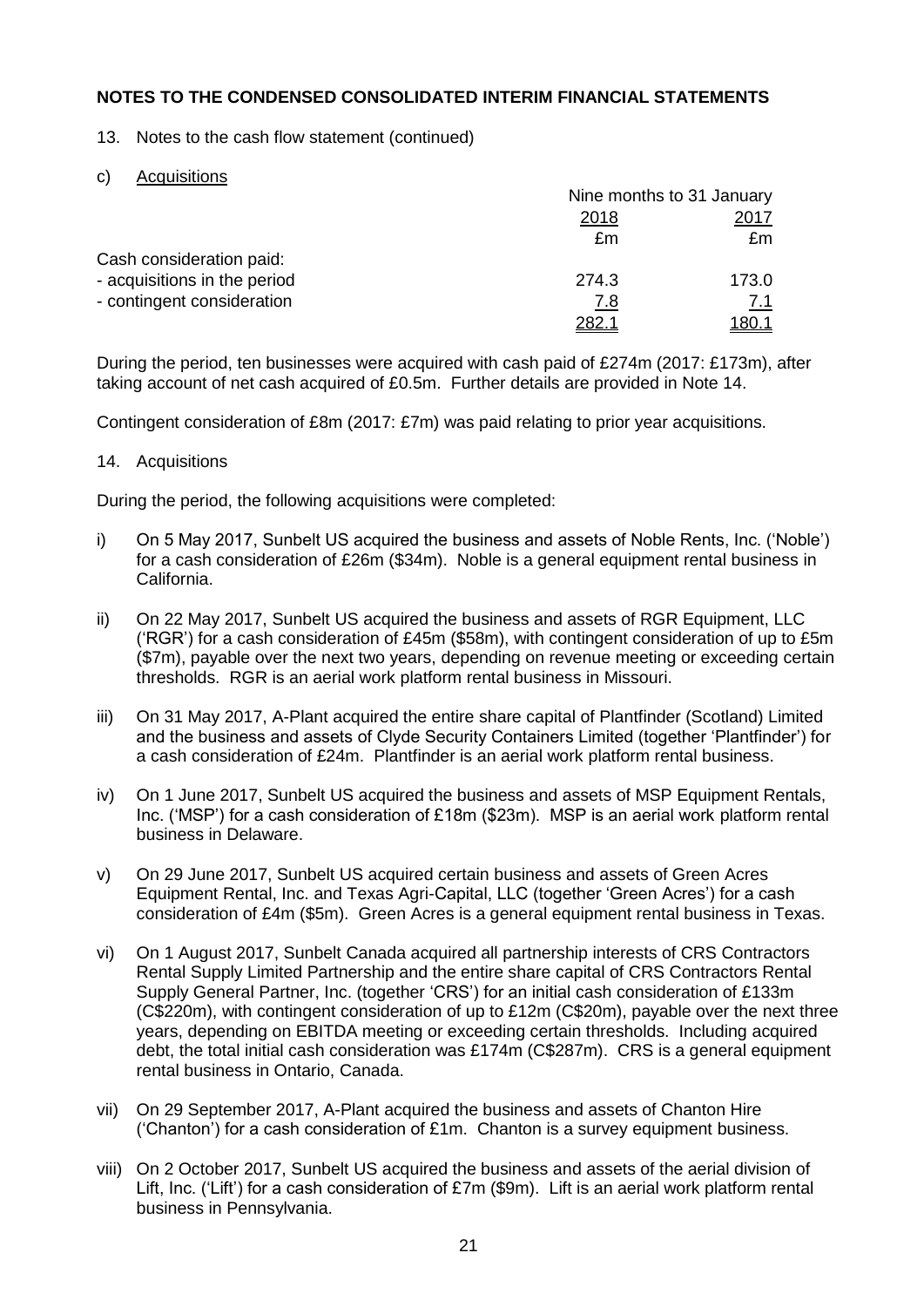- 14. Acquisitions (continued)
- ix) On 31 October 2017, Sunbelt US acquired the business and assets of The Rental Company of Cenla, LLC ('RentalCo') for a cash consideration of  $£1m$  (\$1m). RentalCo is a general equipment rental business in Louisiana.
- x) On 1 November 2017, Sunbelt US acquired the business and assets of Maverick Pump Services, LLC and Maverick Rehab, LLC (together 'Maverick') for a cash consideration of £16m (\$22m). Maverick is a pump solutions business in Texas and Colorado.

The following table sets out the fair value of the identifiable assets and liabilities acquired by the Group. The fair values have been determined provisionally at the balance sheet date.

|                                                       | Fair value<br>to Group |
|-------------------------------------------------------|------------------------|
| Net assets acquired                                   | £m                     |
|                                                       |                        |
| Trade and other receivables                           | 29.4                   |
| Inventory                                             | 7.6                    |
| Property, plant and equipment                         |                        |
| - rental equipment                                    | 142.6                  |
| - other assets                                        | 5.6                    |
| Creditors                                             | (18.0)                 |
| Debt                                                  | (40.7)                 |
| <b>Current tax</b>                                    | (0.4)                  |
| Deferred tax                                          | (22.0)                 |
|                                                       |                        |
| Intangible assets (non-compete agreements,            |                        |
| brand names and customer relationships)               | 71.0                   |
|                                                       | 175.1                  |
| Consideration:                                        |                        |
| - cash paid and due to be paid (net of cash acquired) | 274.3                  |
| - contingent consideration payable in cash            | <u> 16.6</u>           |
|                                                       | <u>290.9</u>           |
|                                                       |                        |
|                                                       |                        |

The goodwill arising can be attributed to the key management personnel and workforce of the acquired businesses and to the synergies and other benefits the Group expects to derive from the acquisitions. The synergies and other benefits include elimination of duplicate costs, improving utilisation of the acquired rental fleet, using the Group's financial strength to invest in the acquired business and drive improved returns through a semi-fixed cost base and the application of the Group's proprietary software to optimise revenue opportunities. £37m of the goodwill is expected to be deductible for income tax purposes.

Goodwill 115.8

The fair value of trade receivables at acquisition was £29m. The gross contractual amount for trade receivables due was £30m, net of a £1m provision for debts which may not be collected.

Due to the operational integration of acquired businesses with Sunbelt US, Sunbelt Canada and A-Plant post acquisition, in particular due to the merger of some stores, the movement of rental equipment between stores and investment in the rental fleet, it is not practical to report the revenue and profit of the acquired businesses post acquisition.

The revenue and operating profit of these acquisitions from 1 May 2017 to their date of acquisition was not material.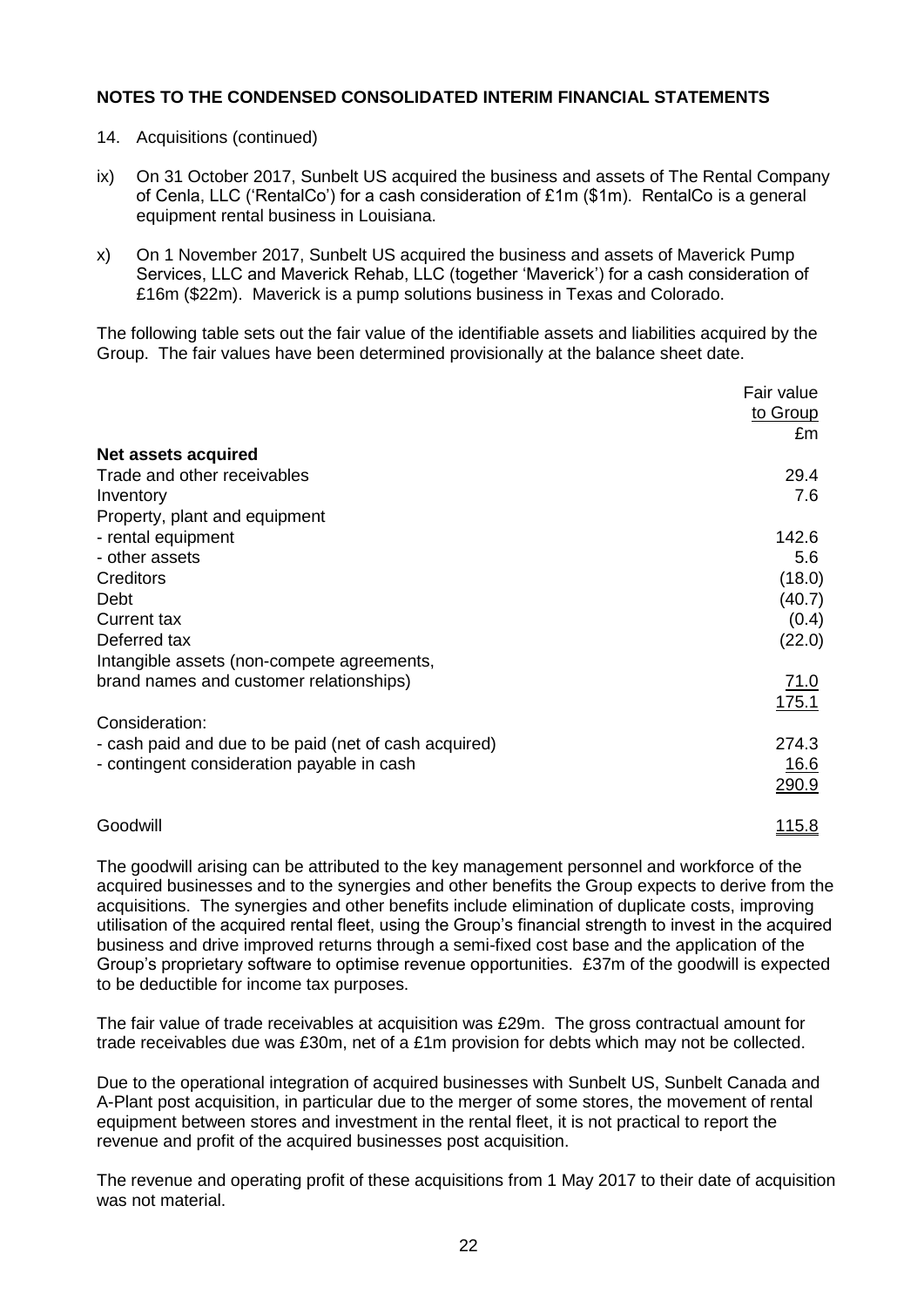## 15. Contingent liabilities

There have been no significant changes in contingent liabilities from those reported in the financial statements for the year ended 30 April 2017.

16. Events after the balance sheet date

Since the balance sheet date, the Group has completed three acquisitions as follows:

- i) On 14 February 2018, Sunbelt US acquired the business and assets of Nickell Equipment Rental & Sales, Inc. ('Nickell') for a cash consideration of £11m (\$15m). Nickell is a general equipment rental business in Georgia.
- ii) On 23 February 2018, Sunbelt US acquired the business and assets of Beaupre Aerial Equipment, Inc. and Beaupre Equipment Services, Inc. (together 'Beaupre') for a cash consideration of £41m (\$57m). Beaupre is an aerial work platform rental business in Minnesota.
- iii) On 27 February 2018, Sunbelt US acquired certain business and assets of West Georgia Equipment & Party Rental, LLC ('WGE') for a cash consideration of £2m (\$3m). WGE is a general equipment rental business in Georgia.

The initial accounting for these acquisitions is incomplete. Had the acquisitions taken place on 1 May 2017, their contribution to revenue and operating profit would not have been material.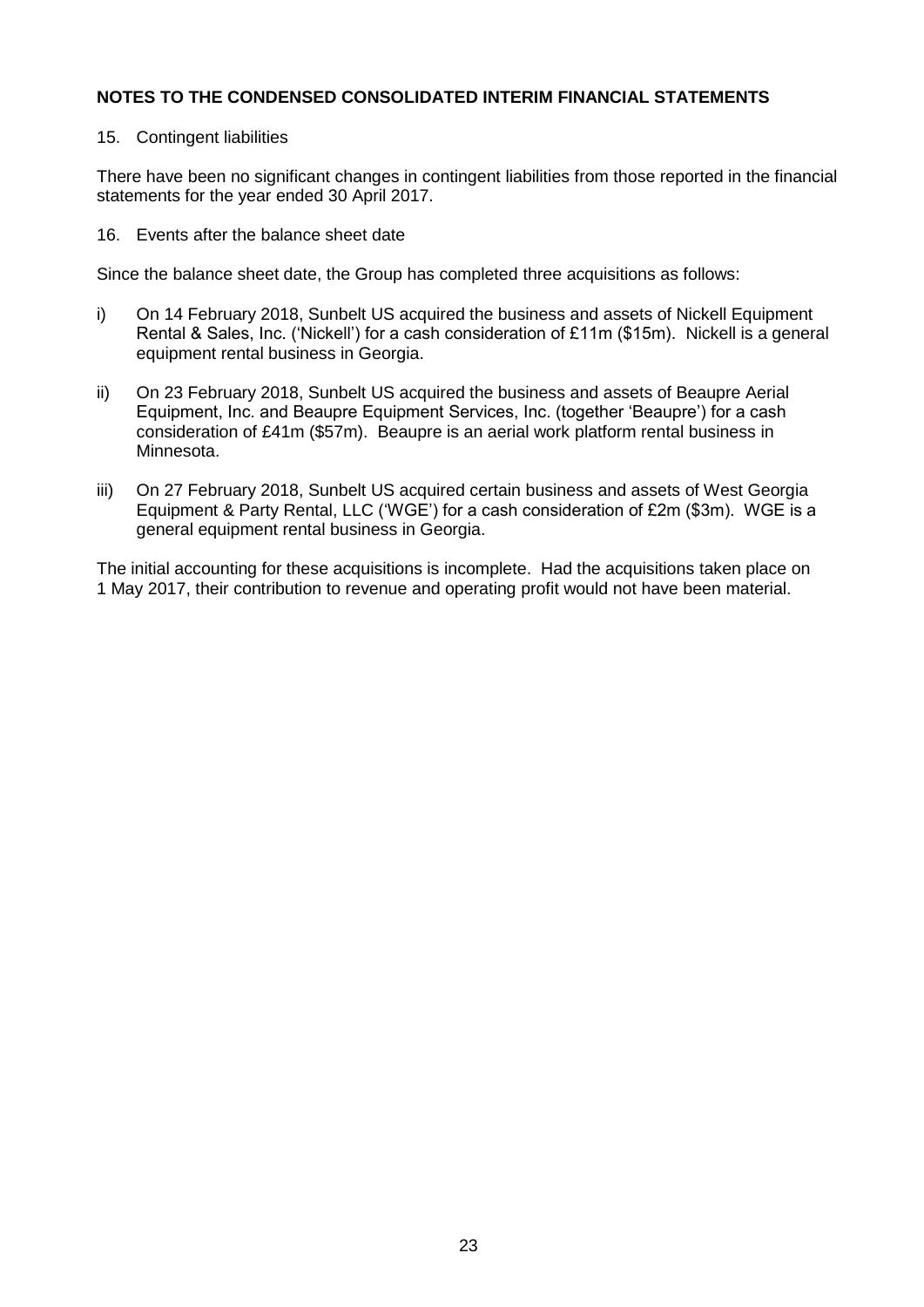# **REVIEW OF THIRD QUARTER, BALANCE SHEET AND CASH FLOW**

# **Third quarter**

|                                    | Revenue     |       | <b>EBITDA</b> |       | Operating profit |             |
|------------------------------------|-------------|-------|---------------|-------|------------------|-------------|
|                                    | <u>2018</u> | 2017  | 2018          | 2017  | 2018             | <u>2017</u> |
| Sunbelt US in \$m                  | 1,034.3     | 859.6 | 491.8         | 413.2 | 298.2            | 243.5       |
| Sunbelt US in £m                   | 766.1       | 689.4 | 363.6         | 332.3 | 220.0            | 196.9       |
| A-Plant                            | 108.9       | 102.4 | 35.8          | 34.3  | 10.0             | 12.5        |
| Sunbelt Canada                     | 41.1        | 12.7  | 13.3          | 4.2   | 7.2              | 1.1         |
| Group central costs                |             |       | (3.9)         | (3.9) | (3.9)            | (3.9)       |
|                                    | 916.1       | 804.5 | 408.8         | 366.9 | 233.3            | 206.6       |
| Net financing costs                |             |       |               |       | (28.2)           | (27.9)      |
| Profit before amortisation and tax |             |       |               |       | 205.1            | 178.7       |
| Amortisation                       |             |       |               |       | (10.8)           | (7.5)       |
| Profit before taxation             |             |       |               |       | 194.3            | 171.2       |
| <b>Margins</b>                     |             |       |               |       |                  |             |
| <b>Sunbelt US</b>                  |             |       | 47.6%         | 48.1% | 28.8%            | 28.3%       |
| A-Plant                            |             |       | 32.9%         | 33.4% | 9.2%             | 12.2%       |
| Sunbelt Canada                     |             |       | 32.3%         | 33.2% | 17.6%            | 8.6%        |
| Group                              |             |       | 44.6%         | 45.6% | 25.5%            | 25.7%       |

Group revenue increased 14% to £916m in the third quarter (2017: £804m) with strong growth in each of our markets. This revenue growth, combined with continued focus on operational efficiency, generated underlying profit before tax of £205m (2017: £179m).

As for the nine months, the Group's growth was driven by strong organic growth supplemented by bolt-on acquisitions. Sunbelt US's revenue growth for the quarter can be analysed as follows:

|                                      |        | <u>\$m</u>  |
|--------------------------------------|--------|-------------|
| 2017 rental only revenue             |        | 630         |
| Organic (same-store and greenfields) | $+18%$ | 114         |
| Bolt-ons (since 1 November 2016)     | $+5%$  | 31          |
| 2018 rental only revenue             | $+23%$ | 775         |
| Ancillary revenue                    | $+27%$ | <u> 193</u> |
| 2018 rental revenue                  | $+24%$ | 968         |
| Sales revenue                        | $-14%$ | 66          |
| 2018 total revenue                   | $+20%$ | 1.034       |

Sunbelt US's organic growth of 18% is well in excess of that of the rental market as we continue to take market share. In addition, bolt-ons have contributed a further 5% growth as we execute our long-term structural growth strategy of expanding our geographic footprint and our specialty businesses. Total rental only revenue growth of 23% was driven by an increase in fleet on rent.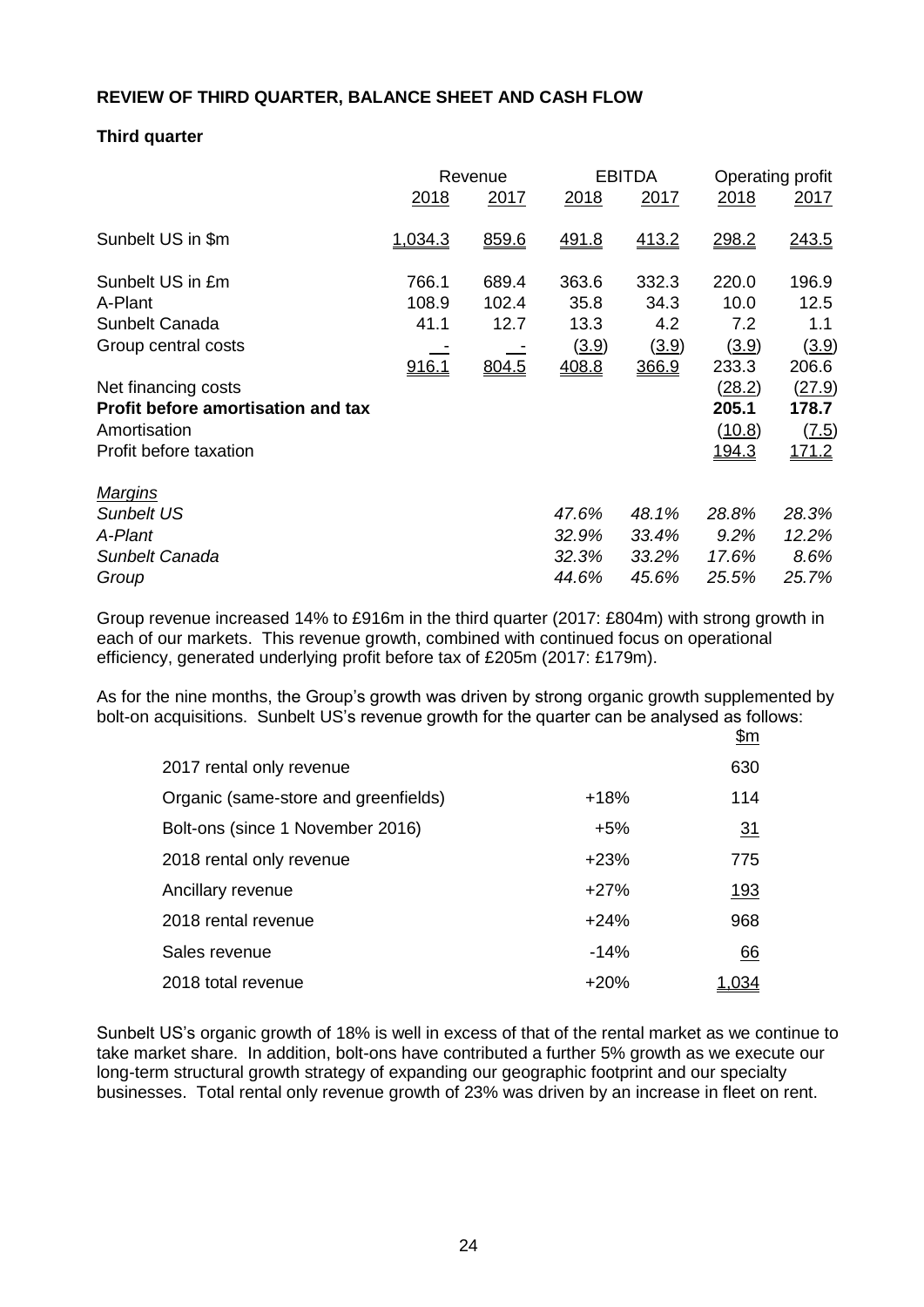A-Plant generated rental only revenue up 6% at £80m (2017: £75m) in the quarter. This reflected increased fleet on rent, partially offset by yield. The lower growth rate from prior quarters reflects prior year acquisitions which are now included in the comparatives.

Following the acquisition of CRS in August, Sunbelt Canada delivered rental only revenue of £23m (2016: £8m) in the quarter.

Group operating profit increased 13% to £233m (2017: £207m). Net financing costs were £28m (2017: £28m), reflecting higher average debt offset by lower interest rates following the Group's refinancing in August and the impact of stronger sterling in the quarter. As a result, Group profit before amortisation of intangibles and taxation was £205m (2017: £179m). After amortisation of £11m, the statutory profit before taxation was £194m (2017: £171m).

## **Balance sheet**

## Fixed assets

Capital expenditure in the nine months totalled £859m (2017: £812m) with £766m invested in the rental fleet (2017: £738m). Expenditure on rental equipment was 89% of total capital expenditure with the balance relating to the delivery vehicle fleet, property improvements and IT equipment. Capital expenditure by division was:

|                                                         | Replacement   | 2018<br>Growth | Total          | 2017<br><b>Total</b> |
|---------------------------------------------------------|---------------|----------------|----------------|----------------------|
| Sunbelt US in \$m                                       | 208.1         | 666.7          | 874.8          | <u>750.1</u>         |
| Sunbelt US in £m<br>A-Plant                             | 146.3<br>44.7 | 468.9<br>72.1  | 615.2<br>116.8 | 595.8<br>126.5       |
| Sunbelt Canada                                          | 7.9           | 25.7           | 33.6           | 16.0                 |
| Total rental equipment                                  | 198.9         | 566.7          | 765.6          | 738.3                |
| Delivery vehicles, property improvements & IT equipment |               |                | 93.7           | <u>73.9</u>          |
| <b>Total additions</b>                                  |               |                | 859.3          | 812.2                |

In a strong US rental market, \$667m of rental equipment capital expenditure was spent on growth while, with a lower replacement need, only \$208m was invested in replacement of existing fleet. The growth proportion is estimated on the basis of the assumption that replacement capital expenditure in any period is equal to the original cost of equipment sold.

The average age of the Group's serialised rental equipment, which constitutes the substantial majority of our fleet, at 31 January 2018 was 32 months (2017: 28 months) on a net book value basis. Sunbelt US's fleet had an average age of 32 months (2017: 29 months), while A-Plant's fleet had an average age of 31 months (2017: 29 months).

|                                               | 31 Jan 2018                  | Rental fleet at original cost<br>30 April 2017 | LTM average                          | LTM rental<br>revenue       | LTM<br>dollar<br>utilisation | LTM<br>physical<br>utilisation |
|-----------------------------------------------|------------------------------|------------------------------------------------|--------------------------------------|-----------------------------|------------------------------|--------------------------------|
| Sunbelt US in \$m                             | 7,229                        | 6,439                                          | 6,774                                | 3,722                       | 55%                          | 72%                            |
| Sunbelt US in £m<br>A-Plant<br>Sunbelt Canada | 5.083<br>874<br>220<br>6,177 | 4.977<br>774<br>95<br>5,846                    | 4.763<br>825<br><u> 149</u><br>5,737 | 2,859<br>402<br>90<br>3,351 | 55%<br>49%<br>58%            | 72%<br>68%<br>n/a              |

Dollar utilisation is defined as rental revenue divided by average fleet at original (or 'first') cost and, measured over the last twelve months to 31 January 2018, was 55% at Sunbelt US (2017: 54%), 49% at A-Plant (2017: 52%) and 58% at Sunbelt Canada (2017: 41%). The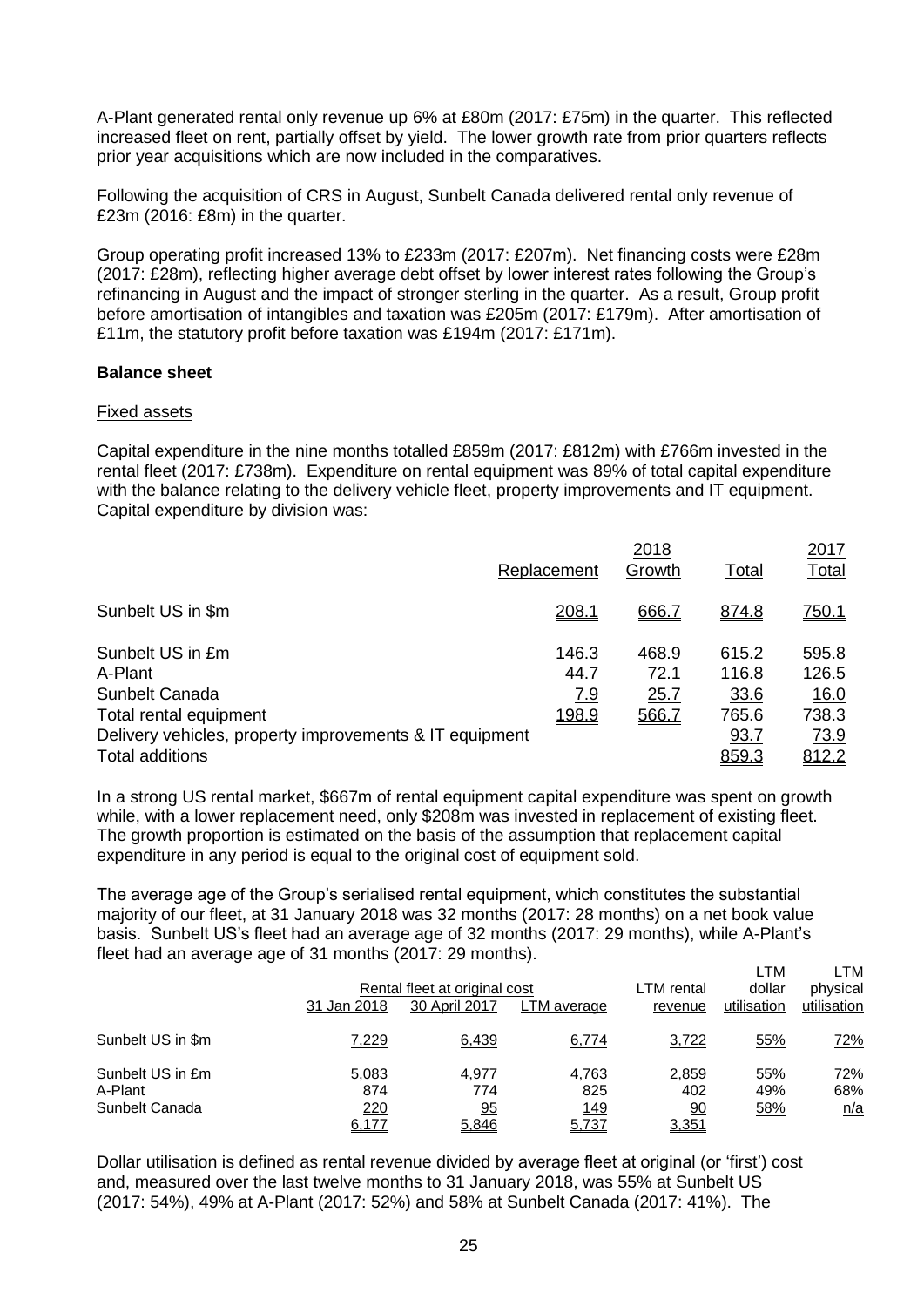Sunbelt US dollar utilisation is ahead of where it was a year ago as the drag effect of yield, greenfield openings and acquisitions and the increased cost of fleet moderates. The lower A-Plant dollar utilisation reflects the adverse yield effect while Sunbelt Canada has benefitted from the seasonally strong performance of CRS, post acquisition. Physical utilisation is time based utilisation, which is calculated as the daily average of the original cost of equipment on rent as a percentage of the total value of equipment in the fleet at the measurement date. Measured over the last twelve months to 31 January 2018, average physical utilisation at Sunbelt US was 72% (2017: 70%) and 68% at A-Plant (2017: 69%). At Sunbelt US, physical utilisation is measured for equipment with an original cost in excess of \$7,500 which comprised approximately 88% of its fleet at 31 January 2018.

## Trade receivables

Receivable days at 31 January 2018 were 54 days (2017: 54 days). The bad debt charge for the last twelve months ended 31 January 2018 as a percentage of total turnover was 0.7% (2017: 0.8%). Trade receivables at 31 January 2018 of £539m (2017: £495m) are stated net of allowances for bad debts and credit notes of £47m (2017: £37m) with the allowance representing 8.1% (2017: 7.0%) of gross receivables.

#### Trade and other payables

Group payable days were 53 days in 2018 (2017: 58 days) with capital expenditure related payables, which have longer payment terms, totalling £99m (2017: £79m). Payment periods for purchases other than rental equipment vary between seven and 60 days and for rental equipment between 30 and 120 days.

## **Cash flow and net debt**

|                                                                                                                   | <u>2018</u><br>£m | Nine months to<br>31 January<br>2017<br>£m | LTM to<br>31 January<br><u>2018</u><br>£m | Year to<br>30 April<br><u> 2017 </u><br>£m |
|-------------------------------------------------------------------------------------------------------------------|-------------------|--------------------------------------------|-------------------------------------------|--------------------------------------------|
| <b>EBITDA before exceptional items</b>                                                                            | 1,342.5           | 1,124.3                                    | 1,722.6                                   | 1,504.4                                    |
| Cash inflow from operations before exceptional<br>items and changes in rental equipment<br>Cash conversion ratio* | 1,280.4<br>95.4%  | 1,069.0<br>95.1%                           | 1,655.6<br>96.1%                          | 1,444.2<br>96.0%                           |
| Replacement rental capital expenditure<br>Payments for non-rental capital expenditure                             | (300.5)<br>(99.4) | (316.1)<br>(80.0)                          | (398.3)<br>(132.2)                        | (413.9)<br>(112.8)                         |
| Rental equipment disposal proceeds                                                                                | 111.8             | 97.8                                       | 167.4                                     | 153.4                                      |
| Other property, plant and equipment disposal proceeds                                                             | 6.4               | 11.0                                       | 2.8                                       | 7.4                                        |
| Tax (net)                                                                                                         | (86.4)            | (39.9)                                     | (96.0)                                    | (49.5)                                     |
| Financing costs                                                                                                   | <u>(68.0)</u>     | (80.4)                                     | <u>(89.1)</u>                             | (101.5)                                    |
| Cash inflow before growth capex and                                                                               |                   |                                            |                                           |                                            |
| payment of exceptional costs                                                                                      | 844.3             | 661.4                                      | 1,110.2                                   | 927.3                                      |
| Growth rental capital expenditure                                                                                 | (639.7)           | (592.9)                                    | (654.7)                                   | (607.9)                                    |
| <b>Exceptional costs</b>                                                                                          | (25.2)            |                                            | (25.2)                                    |                                            |
| Free cash flow                                                                                                    | 179.4             | 68.5                                       | 430.3                                     | 319.4                                      |
| <b>Business acquisitions</b>                                                                                      | <u>(282.1)</u>    | (180.1)                                    | <u>(523.1)</u>                            | (421.1)                                    |
| <b>Total cash absorbed</b>                                                                                        | (102.7)           | (111.6)                                    | (92.8)                                    | (101.7)                                    |
| <b>Dividends</b>                                                                                                  | (113.2)           | (92.4)                                     | (136.9)                                   | (116.1)                                    |
| Purchase of own shares by the Company                                                                             | (46.5)            | (48.0)                                     | (46.5)                                    | (48.0)                                     |
| Purchase of own shares by the ESOT                                                                                | (10.2)            | (7.2)                                      | (10.2)                                    | <u>(7.2)</u>                               |
| Increase in net debt due to cash flow                                                                             | 272.6)            | <u>(259.2)</u>                             | <u>(286.4)</u>                            | <u>(273.0)</u>                             |

\* Cash inflow from operations before exceptional items and changes in rental equipment as a percentage of EBITDA before exceptional items.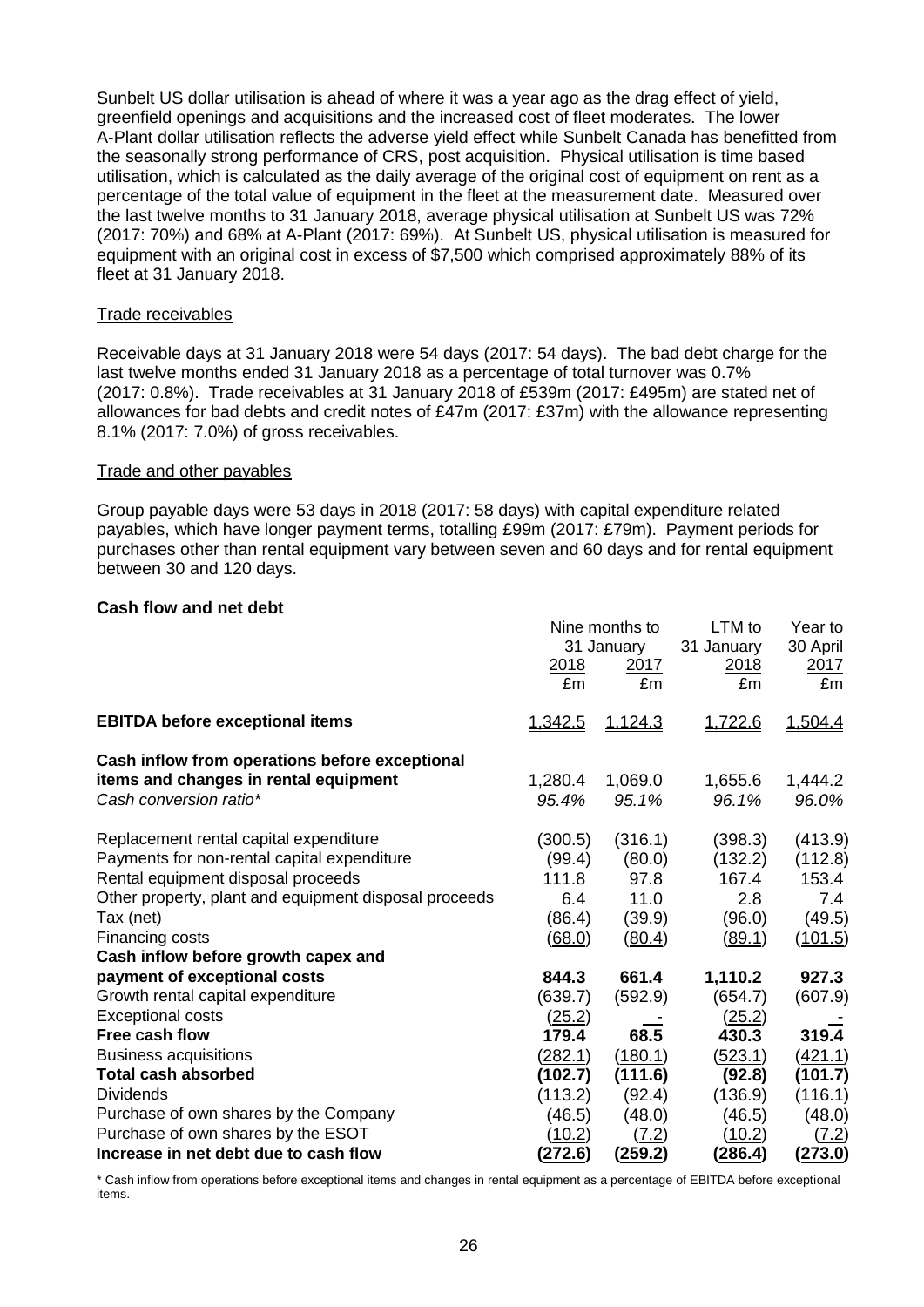Cash inflow from operations before payment of exceptional costs and the net investment in the rental fleet increased by 20% to £1,280m. The nine month cash conversion ratio was 95% (2017: 95%).

Total payments for capital expenditure (rental equipment, other PPE and purchased intangibles) in the nine months were £1,040m (2017: £989m). Disposal proceeds received totalled £118m (2017: £109m), giving net payments for capital expenditure of £922m in the period (2017: £880m). Financing costs paid totalled £68m (2017: £80m) while tax payments were £86m (2017: £40m).

Financing costs paid typically differ from the charge in the income statement due to the timing of interest payments in the year and non-cash interest charges. The reduction in the amounts paid from last year reflects the timing of interest payments on the new second priority senior secured notes issued in August 2017. In addition, the exceptional costs incurred represent the amounts paid to settle the interest and call premium due on the \$900m senior secured notes which were satisfied and discharged in August 2017.

Accordingly, in the nine months the Group generated £844m (2017: £661m) of net cash before discretionary investments made to enlarge the size and hence earning capacity of its rental fleet and on acquisitions. After growth capital expenditure and payment of exceptional costs, there was a free cash inflow of £179m (2017: £68m) and, after acquisition expenditure of £282m (2017: £180m), a net cash outflow of £103m (2017: £112m).

#### Net debt

|                                                       | 31 January     | 30 April       |                |
|-------------------------------------------------------|----------------|----------------|----------------|
|                                                       | 2018           | 2017           | 2017           |
|                                                       | £m             | £m             | £m             |
| First priority senior secured bank debt               | 1,453.3        | 1,481.5        | 1,449.2        |
| Finance lease obligations                             | 5.1            | 4.6            | 4.4            |
| 6.5% second priority senior secured notes, due 2022   |                | 718.9          | 699.4          |
| 5.625% second priority senior secured notes, due 2024 | 347.0          | 391.4          | 381.0          |
| 4.125% second priority senior secured notes, due 2025 | 415.9          |                |                |
| 4.375% second priority senior secured notes, due 2027 | 415.9          |                |                |
|                                                       | 2,637.2        | 2,596.4        | 2,534.0        |
| Cash and cash equivalents                             | <u>(8.7)</u>   | (8.0)          | (6.3)          |
| Total net debt                                        | <u>2.628.5</u> | <u>2,588.4</u> | <u>2.527.7</u> |

Net debt at 31 January 2018 was £2,628m with the increase since 30 April 2017 reflecting the net cash outflow set out above, partially offset by £213m of currency translation benefit. The Group's EBITDA for the twelve months ended 31 January 2018 was £1,723m and the ratio of net debt to EBITDA was 1.6 times at 31 January 2018 (2017: 1.7 times) on a constant currency basis and 1.5 times (2017: 1.8 times) on a reported basis.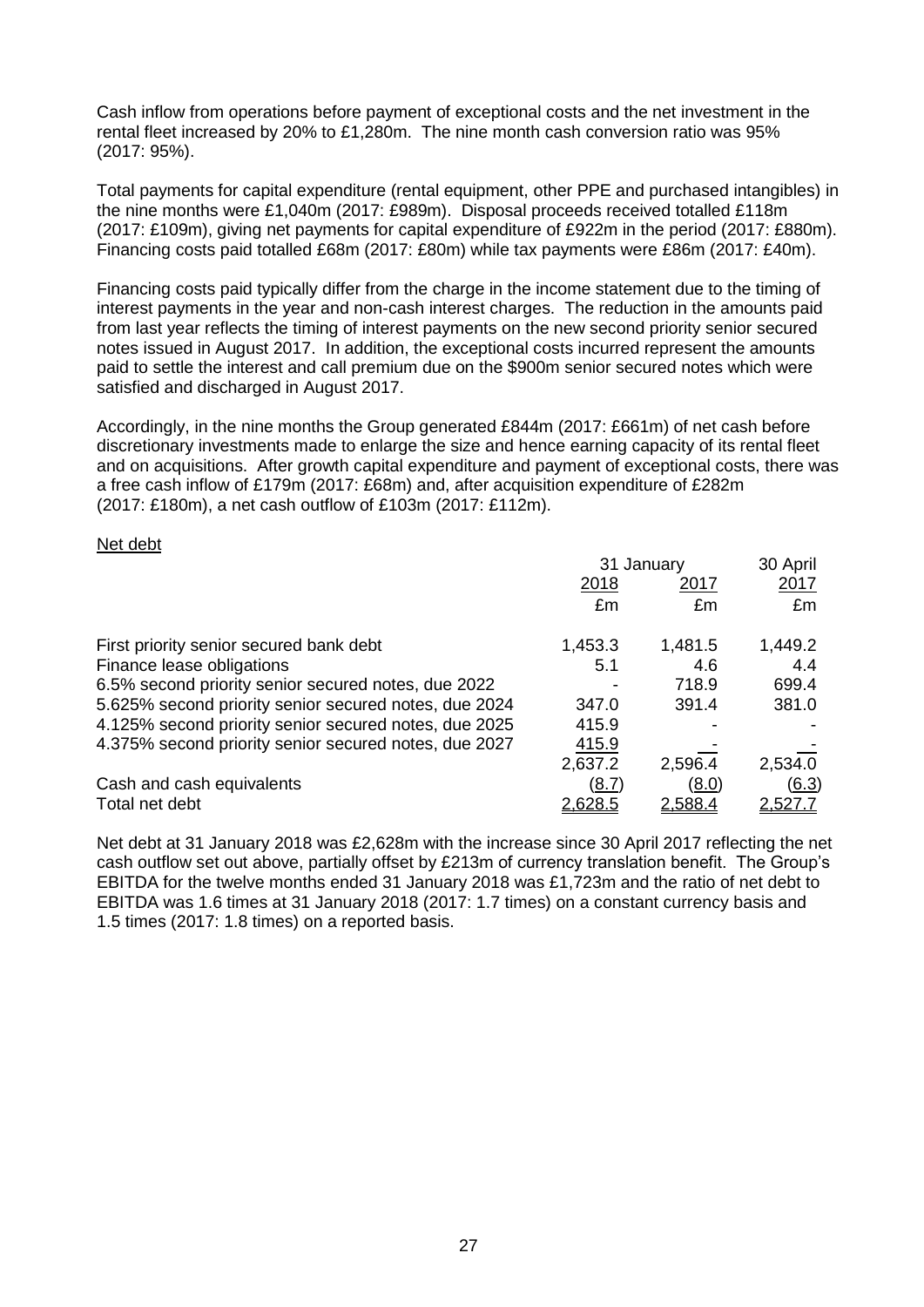# **Principal risks and uncertainties**

Risks and uncertainties in achieving the Group's objectives for the remainder of the financial year, together with assumptions, estimates, judgements and critical accounting policies used in preparing financial information remain broadly unchanged from those detailed in the 2017 Annual Report and Accounts on pages 34 to 37 and pages 44 to 45 respectively.

The principal risks and uncertainties facing the Group are:

- economic conditions;
- competition;
- financing;
- business continuity;
- people;
- health and safety;
- environmental; and
- laws and regulations.

Further details, including actions taken to mitigate these risks, are provided within the 2017 Annual Report and Accounts.

Our business is subject to significant fluctuations in performance from quarter to quarter as a result of seasonal effects. Commercial construction activity tends to increase in the summer and during extended periods of mild weather and to decrease in the winter and during extended periods of inclement weather. Furthermore, due to the incidence of public holidays in the US and the UK, there are more billing days in the first half of our financial year than the second half, leading to our revenue normally being higher in the first half. On a quarterly basis, the second quarter is typically our strongest quarter, followed by the first and then the third and fourth quarters.

In addition, the current trading and outlook section of the interim statement provides commentary on market and economic conditions for the remainder of the year.

Fluctuations in the value of the US dollar with respect to the pound sterling have had, and may continue to have, a significant impact on our financial condition and results of operations as reported in pounds due to the majority of our assets, liabilities, revenues and costs being denominated in US dollars. The Group has arranged its financing such that, at 31 January 2018, 86% of its debt was denominated in US (and Canadian) dollars so that there is a natural partial offset between its dollar-denominated assets and earnings and its dollar-denominated debt and interest expense. At 31 January 2018, dollar-denominated debt represented approximately 52% of the value of dollar-denominated net assets (other than debt). Based on the current currency mix of our profits and on dollar debt levels, interest and exchange rates at 31 January 2018, a 1% change in the US dollar exchange rate would impact underlying pre-tax profit by approximately £9m.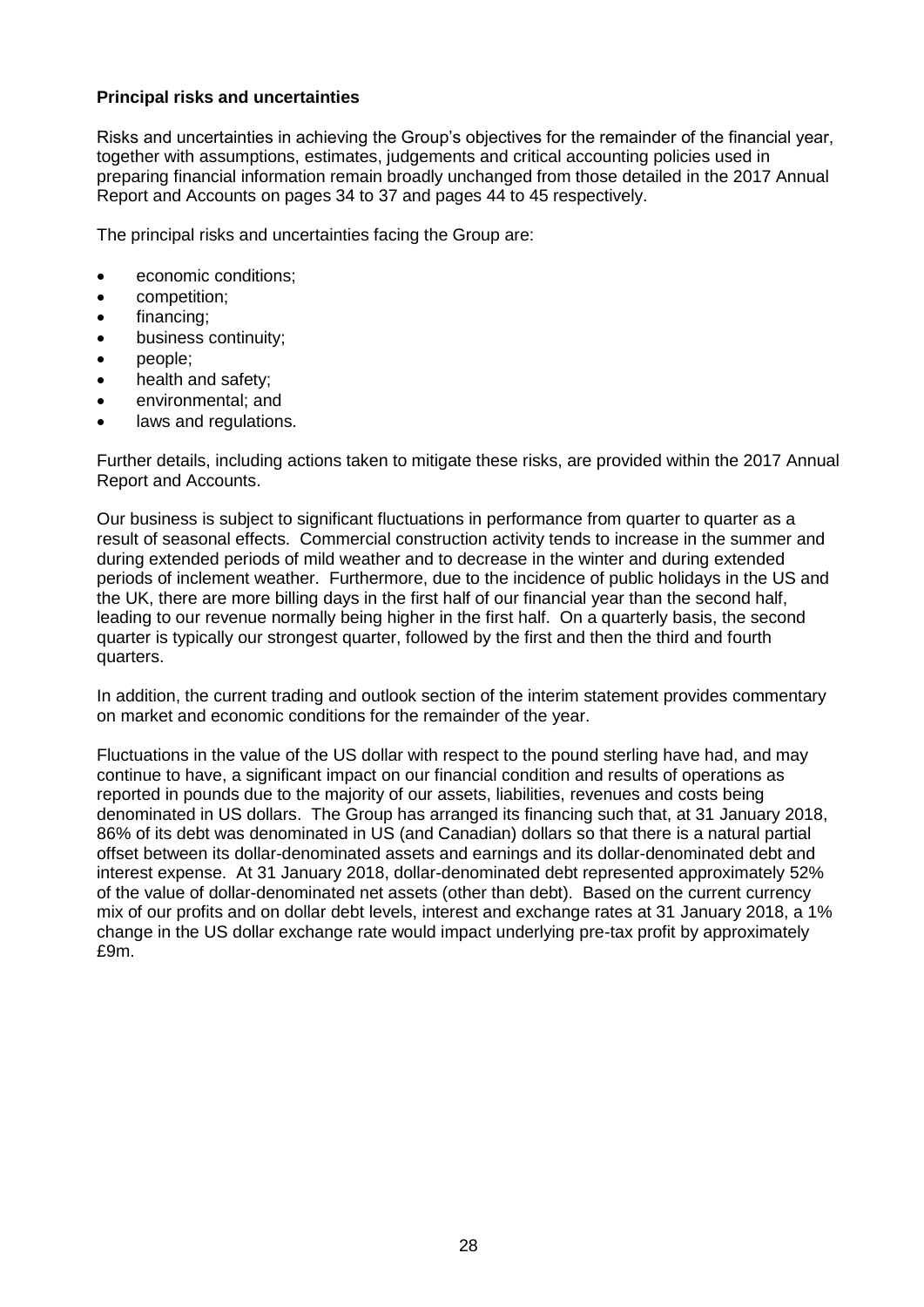# **OPERATING STATISTICS**

|                  |            | Number of rental stores |      |            | Staff numbers |            |
|------------------|------------|-------------------------|------|------------|---------------|------------|
|                  |            | 31 January              |      |            | 31 January    |            |
|                  | 2018       | 2017                    | 2017 | 2018       | 2017          | 2017       |
| Sunbelt US       | 648        | 597                     | 612  | 11,463     | 9,921         | 10,514     |
| A-Plant          | 185        | 173                     | 179  | 3,623      | 3,480         | 3,473      |
| Sunbelt Canada   | 53         | 17                      | 17   | 707        | 231           | 220        |
| Corporate office |            |                         |      | <u> 16</u> | <u> 13</u>    | <u> 13</u> |
| Group            | <u>886</u> | <u>787</u>              | 808  | 15,809     | 13,645        | 14,220     |

Sunbelt US's rental store number includes 23 Sunbelt at Lowes stores at 31 January 2018 (2017: 23).